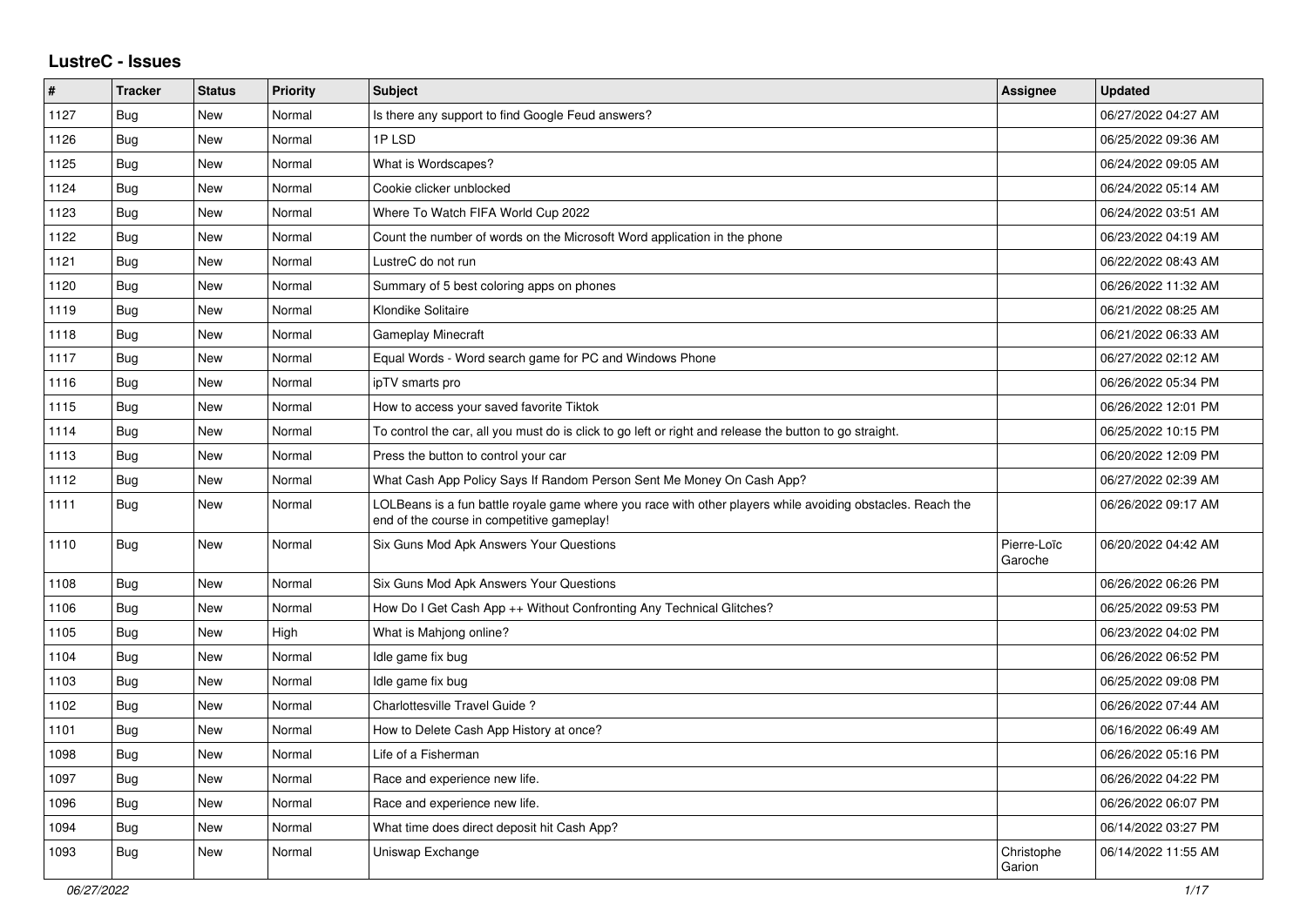| $\pmb{\#}$ | <b>Tracker</b> | <b>Status</b> | <b>Priority</b> | Subject                                                     | <b>Assignee</b>        | <b>Updated</b>      |
|------------|----------------|---------------|-----------------|-------------------------------------------------------------|------------------------|---------------------|
| 1092       | <b>Bug</b>     | New           | Normal          | Ellison Estate Vineyard                                     |                        | 06/20/2022 12:03 PM |
| 1091       | Bug            | New           | Normal          | Find family fun indoors and outdoors in the Jungfrau Region |                        | 06/14/2022 09:33 AM |
| 1090       | Bug            | New           | Normal          | Pay Someone To Do My Assignment                             |                        | 06/11/2022 03:15 PM |
| 1089       | Bug            | New           | Normal          | Pay Someone To Do My Assignment                             |                        | 06/15/2022 04:44 AM |
| 1088       | <b>Bug</b>     | New           | Normal          | Health And Fitness Tips 2022                                | Pierre-Loïc<br>Garoche | 06/20/2022 06:42 AM |
| 1087       | Bug            | New           | Normal          | How do new writers start out?                               |                        | 06/10/2022 03:25 PM |
| 1086       | Bug            | New           | Immediate       | Composite Engineer                                          | Pierre-Loïc<br>Garoche | 06/10/2022 09:26 AM |
| 1084       | Bug            | New           | Normal          | <b>Trippie Redd</b>                                         |                        | 06/11/2022 09:05 AM |
| 1083       | Bug            | New           | Normal          | coin base review                                            |                        | 06/11/2022 09:13 AM |
| 1082       | Bug            | New           | Normal          | Reset chime bank password without phone number              |                        | 06/15/2022 11:56 AM |
| 1080       | Bug            | New           | Normal          | How to use Math Wallet   Nexo wallet   CoinTiger Exchange   |                        | 06/15/2022 11:56 AM |
| 1079       | Bug            | New           | Normal          | How to get cheap psychology assignment?                     |                        | 06/15/2022 06:00 AM |
| 1078       | Bug            | New           | Normal          | What Bank Is Cash App On Plaid? Find Clarity And Assistance |                        | 06/15/2022 11:56 AM |
| 1077       | <b>Bug</b>     | New           | Normal          | Les excellentes façons d'utiliser ces images                |                        | 06/27/2022 03:08 AM |
| 1076       | Bug            | New           | Normal          | DedicatedHosting4u                                          |                        | 06/11/2022 09:15 AM |
| 1074       | Bug            | New           | Normal          | Dissertation writing help at economical rates!              | Christophe<br>Garion   | 06/06/2022 04:48 PM |
| 1073       | Bug            | New           | Normal          | Cricut Design Space                                         |                        | 06/07/2022 09:34 PM |
| 1072       | Bug            | New           | Normal          | ij.start canon                                              |                        | 06/21/2022 06:56 PM |
| 1071       | Bug            | New           | Normal          | Cinema HD Review - Cinemahdv2.net                           |                        | 06/21/2022 06:54 PM |
| 1069       | Bug            | New           | Normal          | how to get cash app support phone number 24*7 available     |                        | 06/21/2022 08:36 PM |
| 1068       | Bug            | New           | Normal          | 123.hp.com/laserjet                                         |                        | 05/31/2022 12:22 PM |
| 1067       | Bug            | New           | Normal          | Cricut.com/setup                                            |                        | 05/31/2022 12:19 PM |
| 1065       | Bug            | New           | Normal          | The top foreign language training game in 2022              |                        | 06/07/2022 04:05 AM |
| 1064       | Bug            | New           | Normal          | How to delete Cash App history?                             | Pierre-Loïc<br>Garoche | 06/11/2022 10:29 AM |
| 1063       | Bug            | New           | Normal          | 123.hp.com/laserjet                                         |                        | 05/28/2022 12:27 PM |
| 1062       | <b>Bug</b>     | New           | Normal          | Cricut.com/setup                                            |                        | 05/28/2022 12:26 PM |
| 1061       | <b>Bug</b>     | New           | Normal          | Cricut.com/setup                                            |                        | 05/28/2022 12:24 PM |
| 1060       | <b>Bug</b>     | New           | Normal          | How to Use Panda Helper to Speed Up Your iOS                |                        | 05/28/2022 09:12 AM |
| 1059       | <b>Bug</b>     | New           | Normal          | 123.hp.com/laserjet                                         |                        | 05/28/2022 08:29 AM |
| 1058       | Bug            | New           | Normal          | Cricut.com/setup                                            |                        | 05/28/2022 08:28 AM |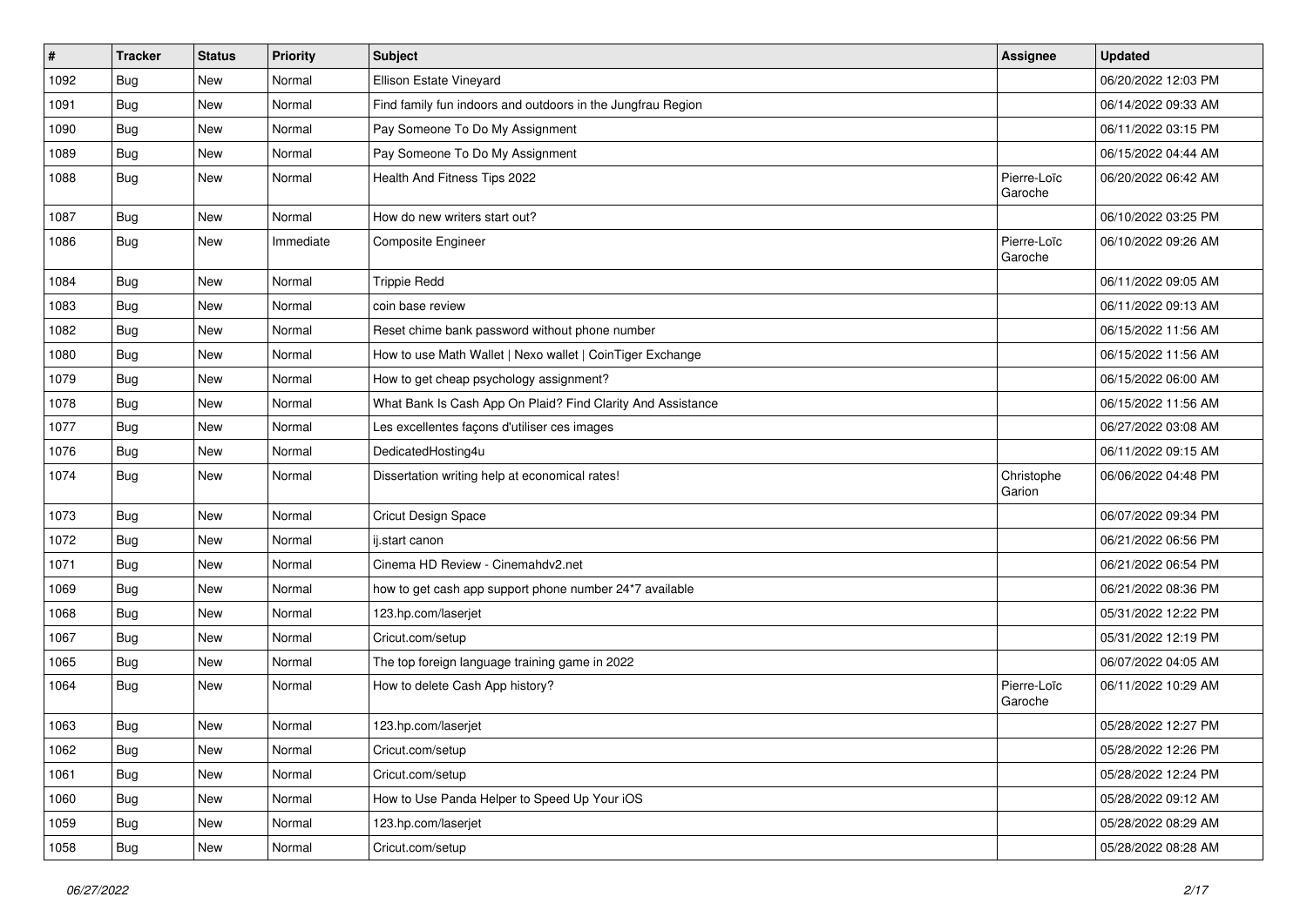| $\vert$ # | Tracker    | <b>Status</b> | <b>Priority</b> | <b>Subject</b>                                                           | <b>Assignee</b>        | <b>Updated</b>      |
|-----------|------------|---------------|-----------------|--------------------------------------------------------------------------|------------------------|---------------------|
| 1057      | Bug        | New           | Normal          | <b>CCPlay Education Edition APK</b>                                      |                        | 06/07/2022 04:07 AM |
| 1055      | Bug        | New           | Normal          | seo apk                                                                  | Pierre-Loïc<br>Garoche | 05/27/2022 06:23 AM |
| 1054      | Bug        | New           | Normal          | Apkmodule                                                                | Pierre-Loïc<br>Garoche | 05/26/2022 03:37 PM |
| 1053      | Bug        | New           | Normal          | Game Geometry Dash                                                       |                        | 05/26/2022 11:30 AM |
| 1052      | Bug        | New           | Normal          | Build Now GG is a new battle royale game.                                |                        | 05/26/2022 04:24 AM |
| 1051      | Bug        | New           | Normal          | Dental Supplies USA                                                      |                        | 06/11/2022 09:20 PM |
| 1048      | Bug        | New           | Normal          | So zeigen Sie ein Instagram-Profilbild an und vergrößern es              |                        | 05/25/2022 06:56 AM |
| 1047      | Bug        | New           | Normal          | Opensea                                                                  | Corentin<br>Lauverjat  | 05/24/2022 02:32 PM |
| 1046      | <b>Bug</b> | <b>New</b>    | Normal          | 123.hp.com/laserjet                                                      |                        | 05/24/2022 10:46 AM |
| 1045      | Bug        | New           | Normal          | Cricut.com/setup                                                         |                        | 05/24/2022 10:45 AM |
| 1044      | Bug        | New           | Normal          | Can I Disapprove If Random Person Sent Me Money On Cash App?             |                        | 05/26/2022 03:51 PM |
| 1043      | Bug        | New           | Normal          | What Is The Right Way To Troubleshoot Cash App Transfer Failed Problems? |                        | 05/25/2022 01:16 PM |
| 1042      | Bug        | New           | Normal          | How to set up direct deposit on cash app?                                |                        | 05/25/2022 01:17 PM |
| 1041      | Bug        | New           | Normal          | Count words in Word on the computer                                      |                        | 05/27/2022 02:16 PM |
| 1040      | Bug        | New           | Normal          | thabet                                                                   |                        | 05/19/2022 08:05 PM |
| 1039      | Bug        | New           | Normal          | How to Get Tickmill Bonuses for Free                                     |                        | 05/26/2022 05:43 PM |
| 1038      | Bug        | New           | Normal          | How to Fix Canon Printer Offline ISsue                                   | Pierre-Loïc<br>Garoche | 05/27/2022 05:25 AM |
| 1036      | Bug        | New           | Normal          | <b>VPS Material</b>                                                      |                        | 05/18/2022 09:34 PM |
| 1035      | Bug        | New           | Normal          | how to relieve spam score                                                | Pierre-Loïc<br>Garoche | 05/18/2022 11:39 AM |
| 1034      | Bug        | New           | Normal          | Download Teaching Feeling For Android                                    |                        | 05/20/2022 09:25 AM |
| 1033      | <b>Bug</b> | New           | Normal          | The best slope 2 online games to play right now                          |                        | 05/17/2022 10:55 AM |
| 1032      | Bug        | New           | Normal          | How To Play The Wordle Game                                              |                        | 05/17/2022 10:37 AM |
| 1031      | Bug        | New           | Normal          | <b>IAFT Traders Union</b>                                                |                        | 05/16/2022 03:14 PM |
| 1030      | Bug        | New           | Normal          | <b>IAFT Traders Union</b>                                                |                        | 05/16/2022 03:13 PM |
| 1029      | Bug        | New           | Normal          | 5 Reasons Why People Love Coloring Pages?                                |                        | 05/16/2022 11:53 AM |
| 1028      | Bug        | New           | Normal          | The Best Free Online Game to Play with Friends                           |                        | 05/16/2022 05:00 AM |
| 1027      | Bug        | New           | Normal          | Word hurdle: Viral and Fun Online Game                                   |                        | 06/25/2022 06:13 PM |
| 1026      | Bug        | New           | Normal          | New Puzzle Game for All Age - Dordle                                     |                        | 06/25/2022 06:17 PM |
| 1025      | Bug        | New           | Normal          | how to change the logo in wordpress                                      |                        | 06/25/2022 06:20 PM |
| 1024      | Bug        | New           | Normal          | How to choose the right broker                                           |                        | 06/25/2022 06:23 PM |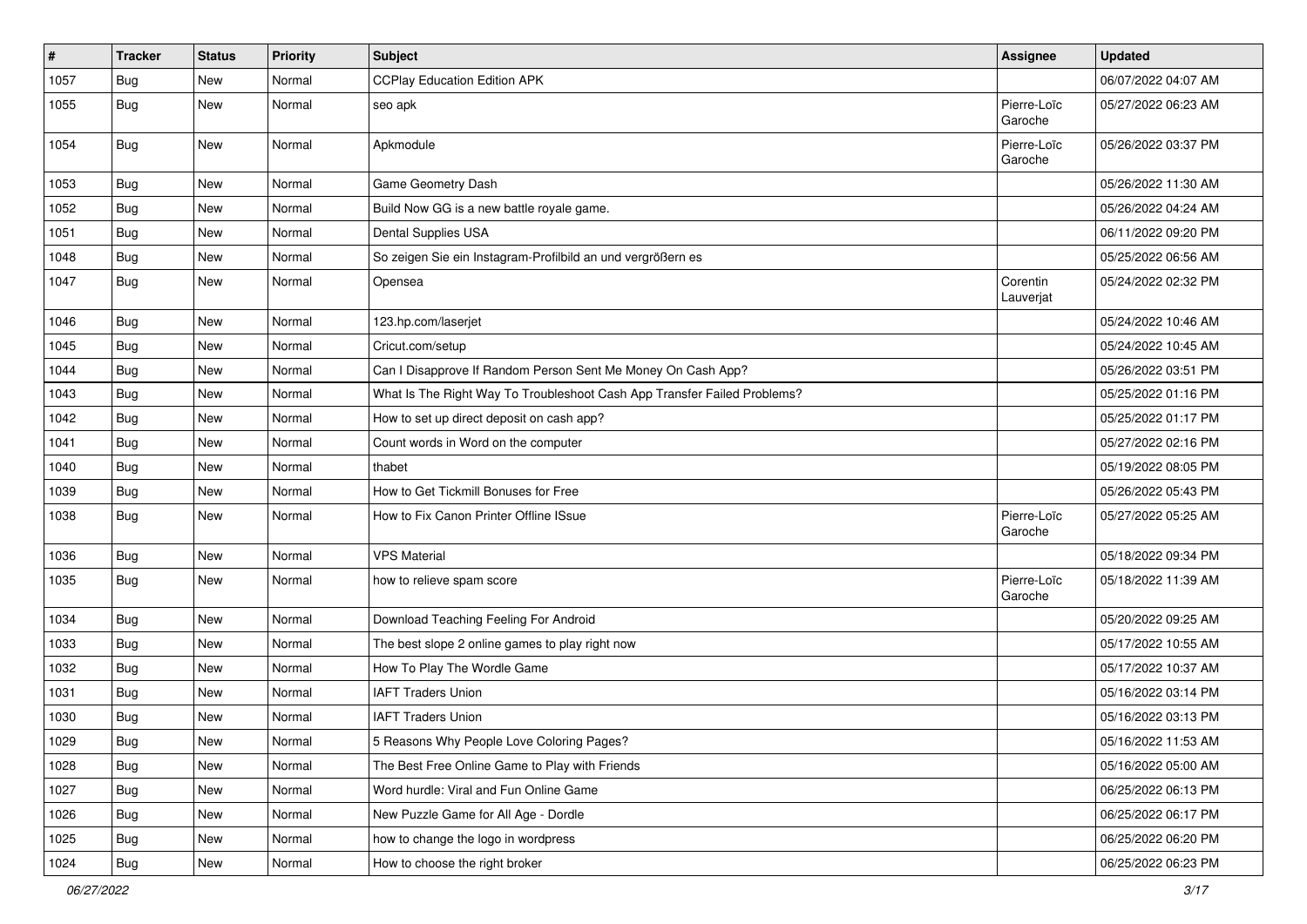| $\vert$ # | <b>Tracker</b> | <b>Status</b> | <b>Priority</b> | <b>Subject</b>                                                                | <b>Assignee</b>        | <b>Updated</b>      |
|-----------|----------------|---------------|-----------------|-------------------------------------------------------------------------------|------------------------|---------------------|
| 1023      | <b>Bug</b>     | New           | Normal          | Questions That Are Typically Asked About Trap The Cat                         |                        | 05/14/2022 03:51 AM |
| 1022      | Bug            | New           | Normal          | 123.hp.com/laserjet                                                           |                        | 05/13/2022 01:25 PM |
| 1021      | Bug            | New           | Normal          | Cricut.com/setup                                                              |                        | 05/26/2022 12:21 AM |
| 1020      | Bug            | New           | Normal          | Cricut.com/setup                                                              |                        | 05/13/2022 11:14 AM |
| 1019      | Bug            | New           | Normal          | Cricut.com/setup                                                              |                        | 05/13/2022 11:13 AM |
| 1018      | <b>Bug</b>     | New           | Normal          | So erhalten Sie ein kostenloses Hörbuch                                       |                        | 06/27/2022 02:48 AM |
| 1016      | Bug            | New           | Normal          | Klondike Solitaire                                                            |                        | 05/12/2022 09:03 AM |
| 1015      | <b>Bug</b>     | New           | Normal          | Is it possible to send books for free?                                        |                        | 05/11/2022 04:05 PM |
| 1014      | Bug            | New           | Normal          | how to get chime routing and account number ? chime routing number florida    |                        | 05/11/2022 12:42 PM |
| 1013      | Bug            | New           | Normal          | ij.start canon                                                                |                        | 05/11/2022 11:31 AM |
| 1012      | Bug            | New           | Normal          | Cricut.com/setup                                                              |                        | 05/11/2022 11:30 AM |
| 1011      | <b>Bug</b>     | New           | Normal          | Summary of 10 best coloring apps on phones                                    |                        | 05/11/2022 10:58 AM |
| 1010      | Bug            | New           | Normal          | what are the requirements to borrow money from cash app ? cash app borrow app | Pierre-Loïc<br>Garoche | 05/11/2022 09:29 AM |
| 1009      | Bug            | New           | Normal          | How to change routing number on Cash App?                                     |                        | 05/11/2022 07:13 AM |
| 1008      | Bug            | New           | Normal          | Who was the first black woman to anchor a newscast?                           |                        | 05/10/2022 03:13 PM |
| 1007      | Bug            | New           | Normal          | "ij.start canon                                                               |                        | 05/18/2022 10:40 AM |
| 1006      | Bug            | New           | Normal          | Cricut.com/setup                                                              |                        | 05/10/2022 01:22 PM |
| 1005      | Bug            | New           | High            | Nursing Assignment Help in UK                                                 |                        | 05/13/2022 05:33 PM |
| 1004      | Bug            | New           | Normal          | you get to pinch and drag a man with a very flexible face                     |                        | 05/10/2022 10:59 AM |
| 1003      | Bug            | New           | Normal          | Drift F1 is a drifting car game inspired by F1's tracks.                      | Pierre-Loïc<br>Garoche | 05/10/2022 10:52 AM |
| 1002      | Bug            | New           | Normal          | Chemistry Assignment Help                                                     |                        | 06/04/2022 09:58 AM |
| 1001      | Bug            | New           | Normal          | Venmo Keep Saying Error?                                                      |                        | 06/27/2022 02:20 AM |
| 1000      | Bug            | New           | Normal          | Super easy way to zoom photos and upload to Instagram                         | Christophe<br>Garion   | 05/07/2022 11:06 AM |
| 999       | Bug            | New           | Normal          | Is there a way to find Google Feud answers?                                   |                        | 05/07/2022 08:58 AM |
| 998       | Bug            | New           | Normal          | Is It Hard to Solve Wordle An                                                 |                        | 06/27/2022 12:24 AM |
| 997       | Bug            | New           | Normal          | 123.hp.com/laserjet                                                           |                        | 05/06/2022 05:33 AM |
| 996       | Bug            | New           | Normal          | Cricut.com/setup                                                              |                        | 05/06/2022 05:32 AM |
| 993       | Bug            | New           | Normal          | IO Games Free Online                                                          |                        | 06/26/2022 09:41 AM |
| 992       | Bug            | New           | Normal          | So vergrößern Sie Ihr Instagram-Profilbild                                    |                        | 06/26/2022 11:29 PM |
| 991       | Bug            | New           | Normal          | <b>MDMA MOLLY</b>                                                             |                        | 05/03/2022 12:03 AM |
| 990       | <b>Bug</b>     | New           | Normal          | Mushrooms                                                                     |                        | 06/26/2022 05:41 AM |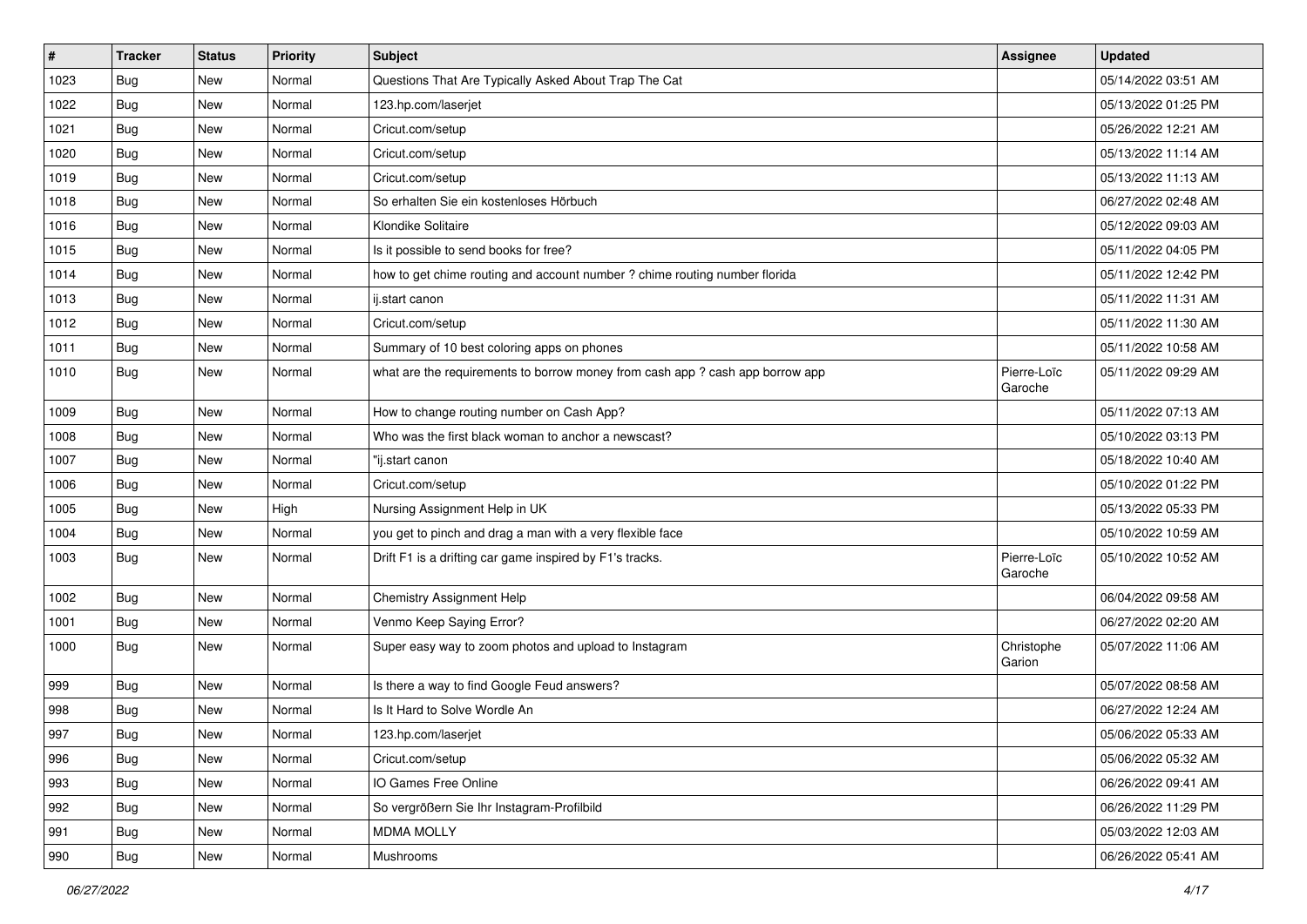| $\vert$ # | Tracker    | <b>Status</b> | <b>Priority</b> | <b>Subject</b>                                                                         | <b>Assignee</b>      | <b>Updated</b>      |
|-----------|------------|---------------|-----------------|----------------------------------------------------------------------------------------|----------------------|---------------------|
| 989       | <b>Bug</b> | New           | Normal          | Barewoods Wax Cigar                                                                    |                      | 06/26/2022 09:19 AM |
| 988       | Bug        | New           | Normal          | <b>Medicinal Mushrooms</b>                                                             |                      | 05/06/2022 06:06 AM |
| 987       | Bug        | New           | Normal          | <b>Medicinal Mushrooms</b>                                                             |                      | 05/02/2022 11:59 PM |
| 986       | Bug        | New           | Normal          | dbhdsvbhdf                                                                             | Christophe<br>Garion | 05/01/2022 09:10 AM |
| 985       | <b>Bug</b> | New           | Normal          | Find out the vitality of Facebook Phone Number:                                        |                      | 06/27/2022 05:39 AM |
| 984       | Bug        | New           | Normal          | How to disable, permanently delete Twitter account on phone, PC                        |                      | 06/26/2022 08:28 AM |
| 983       | Bug        | New           | Normal          | Finding issue in tekken 3 game?                                                        |                      | 05/28/2022 02:34 PM |
| 982       | <b>Bug</b> | New           | Normal          | Five sites that let you download free scenarios for your iPhone                        |                      | 05/07/2022 09:34 PM |
| 981       | Bug        | New           | Normal          | VidMate Mod APK                                                                        |                      | 05/06/2022 09:22 AM |
| 980       | <b>Bug</b> | New           | Normal          | Free Gas Cards for the Unemployed                                                      |                      | 04/28/2022 06:25 AM |
| 979       | <b>Bug</b> | New           | Normal          | Free Gas Cards for the Unemployed                                                      |                      | 06/25/2022 09:02 PM |
| 978       | Bug        | New           | Normal          | Delamore Lodge is a place to stay.                                                     |                      | 06/27/2022 04:57 AM |
| 977       | Bug        | New           | Normal          | Fans of the Old Country will like this book.                                           |                      | 06/26/2022 05:54 AM |
| 976       | <b>Bug</b> | New           | Normal          | How to delete the cash app account history right now?                                  | Hamza<br>Bourbouh    | 04/27/2022 09:47 AM |
| 975       | Bug        | New           | Normal          | Payback 2 Mod APK                                                                      |                      | 05/05/2022 10:56 AM |
| 974       | Bug        | New           | Normal          | Watch NCAA Football Live Streaming Free                                                |                      | 06/26/2022 05:33 PM |
| 972       | <b>Bug</b> | New           | Normal          | How To Borrow Money From The Cash App? Get To Know About The Same                      |                      | 04/25/2022 07:30 AM |
| 971       | <b>Bug</b> | New           | Normal          | How Do I Check Balance On Cash App Card With Optimum Ease?                             |                      | 04/23/2022 08:43 PM |
| 970       | Bug        | New           | Normal          | The Amount Of Time Does Cash App Direct Deposit Time Take?                             |                      | 06/26/2022 07:32 PM |
| 969       | <b>Bug</b> | New           | Normal          | Watch NCAA Football Live Match Free                                                    |                      | 04/23/2022 07:29 AM |
| 966       | Bug        | New           | Normal          | How to Download the Filmes                                                             |                      | 06/27/2022 03:25 AM |
| 965       | Bug        | New           | Normal          | Go with cash app customer service to know where I can load my cash app card            |                      | 04/22/2022 01:07 PM |
| 964       | Bug        | New           | Normal          | Can I Fix Cash App Transfer Failed Issues By Adding Sufficient Funds?                  |                      | 06/26/2022 07:21 AM |
| 962       | <b>Bug</b> | New           | Normal          | Kostenlose Hörbücher                                                                   |                      | 06/26/2022 10:45 PM |
| 961       | Bug        | New           | Normal          | TeaTv is an Android                                                                    |                      | 06/26/2022 02:02 PM |
| 959       | <b>Bug</b> | New           | Normal          | Get connected with cash app team-How to get money off cash app at walmart without card |                      | 04/20/2022 08:18 AM |
| 958       | <b>Bug</b> | New           | Normal          | Avail Cash app support service to know Sutton bank cash app number                     |                      | 06/26/2022 08:46 AM |
| 957       | Bug        | New           | Normal          | From Where I Can Get Cheap Writing Services?                                           |                      | 04/20/2022 05:06 AM |
| 956       | Bug        | New           | Normal          | FNF Free Mods Online                                                                   |                      | 06/25/2022 09:59 PM |
| 955       | <b>Bug</b> | New           | Normal          | How Long Does Verification Take On Cash App If You Apply For The Verification?         | Christophe<br>Garion | 06/25/2022 10:50 PM |
| 954       | Bug        | New           | Normal          | AZ Screen Recorder Mod                                                                 |                      | 06/25/2022 11:24 PM |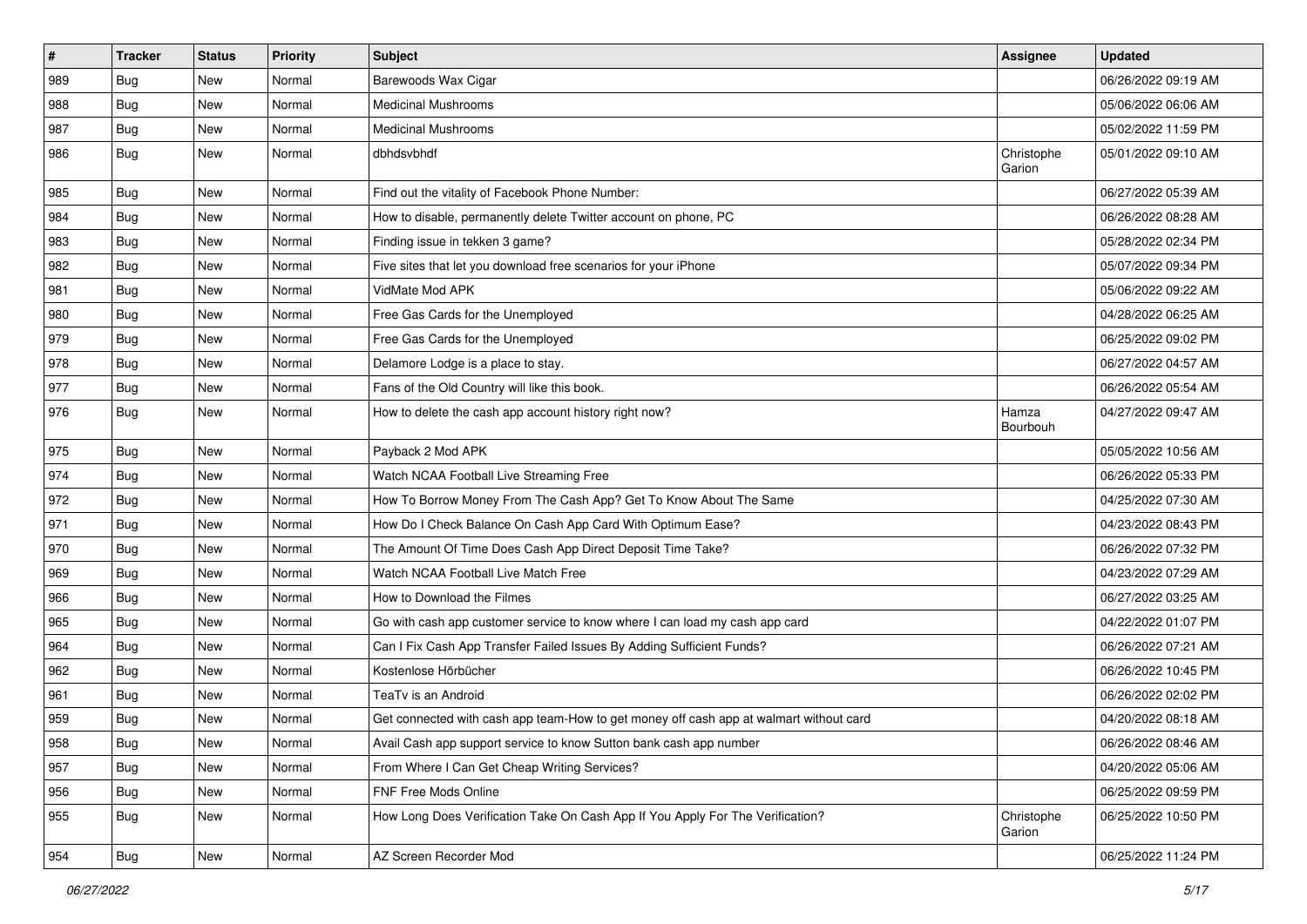| $\vert$ # | <b>Tracker</b> | <b>Status</b> | Priority | Subject                                                                          | Assignee               | <b>Updated</b>      |
|-----------|----------------|---------------|----------|----------------------------------------------------------------------------------|------------------------|---------------------|
| 953       | Bug            | New           | Normal   | Manga Dogs - Read Your Favorite Comics on Your Smartphone                        |                        | 04/20/2022 05:25 AM |
| 952       | Bug            | New           | Normal   | Canon IJ Network Tool                                                            |                        | 06/26/2022 10:35 AM |
| 951       | <b>Bug</b>     | New           | Normal   | Canon.com/ijsetup                                                                |                        | 04/20/2022 10:18 AM |
| 950       | <b>Bug</b>     | New           | Normal   | ij.start canon                                                                   |                        | 06/26/2022 04:35 AM |
| 949       | Bug            | New           | Normal   | <b>Educational Games</b>                                                         |                        | 06/15/2022 09:11 PM |
| 948       | Bug            | New           | Normal   | Canon IJ Network Tool                                                            |                        | 04/20/2022 11:53 AM |
| 947       | Bug            | New           | Normal   | is Disney Now and Disney Plus different?                                         |                        | 04/14/2022 09:53 AM |
| 946       | Bug            | New           | Normal   | What is Plex and Is Plex Legal?                                                  |                        | 06/26/2022 05:23 AM |
| 945       | Bug            | New           | Normal   | TikTok 18 Mod Apk For Your Android                                               |                        | 04/13/2022 09:32 AM |
| 943       | Bug            | New           | Normal   | ij.start canon                                                                   |                        | 04/13/2022 08:52 AM |
| 942       | Bug            | New           | Normal   | Canon IJ Network Tool                                                            |                        | 04/13/2022 08:45 AM |
| 941       | <b>Bug</b>     | New           | Normal   | is Disney Now and Disney Plus different?                                         |                        | 06/26/2022 12:10 PM |
| 940       | Bug            | New           | Normal   | What is Plex and Is Plex Legal?                                                  |                        | 06/26/2022 04:50 PM |
| 939       | Bug            | New           | Normal   | Ability to change sound notifications                                            | Christophe<br>Garion   | 06/26/2022 07:37 PM |
| 938       | Bug            | New           | Normal   | Would you like to have your own ringtone                                         | Christophe<br>Garion   | 06/26/2022 09:54 PM |
| 936       | Bug            | New           | Normal   | Avantages de l'extension AliTools pour faire du shopping sur Aliexpress          | Pierre-Loïc<br>Garoche | 04/12/2022 11:35 AM |
| 935       | <b>Bug</b>     | New           | Normal   | MovieBox Pro Apk - Watch Movies and TV Shows on Your Android Phone               |                        | 06/26/2022 04:11 AM |
| 934       | Bug            | New           | Normal   | MovieBox Pro Apk - Watch Movies and TV Shows on Your Android Phone               |                        | 05/10/2022 11:01 AM |
| 933       | <b>Bug</b>     | New           | Normal   | How Can I Watch Movies on My Mobile Phone                                        |                        | 06/24/2022 12:55 AM |
| 932       | Bug            | New           | Normal   | The best epic, long-playing PC games will consume days of your life.             |                        | 05/15/2022 07:44 PM |
| 930       | Bug            | New           | Normal   | The best free games online                                                       |                        | 04/12/2022 09:05 AM |
| 929       | Bug            | New           | Normal   | Canon IJ Network Tool                                                            |                        | 04/12/2022 08:32 AM |
| 928       | Bug            | New           | Normal   | How Does Sutton Bank Cash App Customer Service Help In Answering Your Questions? |                        | 04/12/2022 11:36 AM |
| 926       | Bug            | New           | Normal   | tavor 7                                                                          |                        | 06/22/2022 05:08 PM |
| 925       | Bug            | New           | Normal   | tavor 7                                                                          |                        | 06/15/2022 03:45 AM |
| 924       | Bug            | New           | Normal   | buy tec 9                                                                        |                        | 04/11/2022 02:54 PM |
| 923       | Bug            | New           | Normal   | frenchies for sale                                                               |                        | 04/11/2022 02:35 PM |
| 922       | Bug            | <b>New</b>    | Normal   | Why Is The Need For Assignment Writing Services?                                 |                        | 06/26/2022 12:42 PM |
| 921       | Bug            | New           | Normal   | Canon IJ Network Tool                                                            |                        | 04/11/2022 09:00 AM |
| 920       | Bug            | New           | Normal   | Where I Can Get Essay Writing Services?                                          |                        | 04/11/2022 08:35 AM |
| 918       | Bug            | New           | Normal   | Antivirus for IOS                                                                |                        | 06/16/2022 10:36 PM |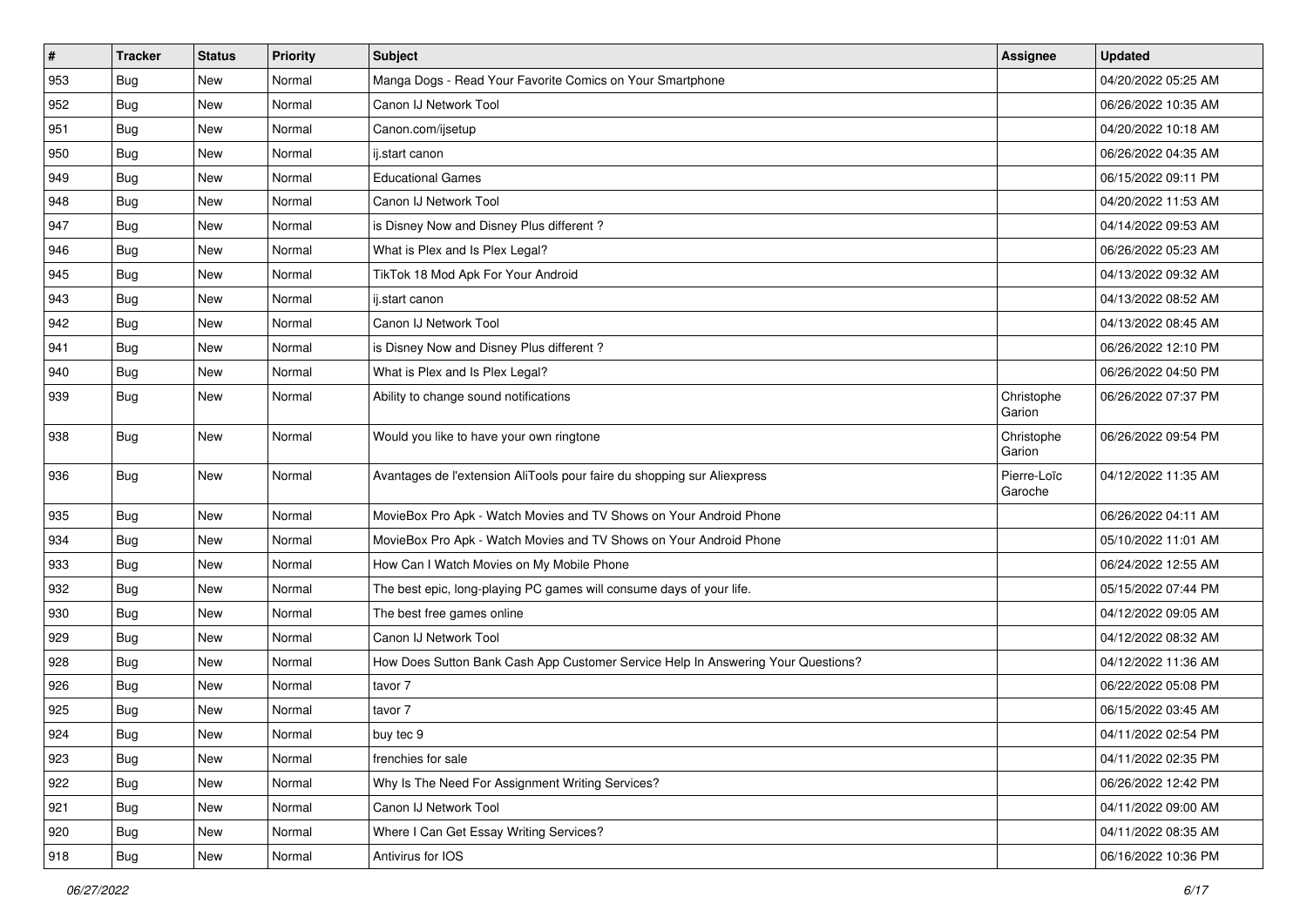| $\vert$ # | <b>Tracker</b> | <b>Status</b> | Priority | Subject                                                                     | <b>Assignee</b> | <b>Updated</b>      |
|-----------|----------------|---------------|----------|-----------------------------------------------------------------------------|-----------------|---------------------|
| 917       | Bug            | New           | Normal   | Random Person Sent Me Money on Cash App-find solution?                      |                 | 04/09/2022 12:32 PM |
| 916       | Bug            | New           | Normal   | How long does it take to write a book?                                      |                 | 04/07/2022 12:15 PM |
| 915       | <b>Bug</b>     | New           | Normal   | Finance dissertation writing                                                |                 | 04/07/2022 09:22 AM |
| 914       | <b>Bug</b>     | New           | Normal   | Wordle: how to play fashion games for free?                                 |                 | 04/07/2022 08:30 AM |
| 913       | Bug            | New           | Normal   | Canon IJ Network Tool                                                       |                 | 04/07/2022 06:21 AM |
| 912       | Bug            | New           | Normal   | <b>Cuphead Mobile Game Review</b>                                           |                 | 06/09/2022 10:14 AM |
| 911       | <b>Bug</b>     | New           | Normal   | Aluminum Windows & Doors                                                    |                 | 04/06/2022 08:10 PM |
| 910       | Bug            | New           | Normal   | Each content looks unisize or not formated                                  |                 | 04/06/2022 11:21 AM |
| 909       | Bug            | New           | Normal   | Toca Life World APK                                                         |                 | 04/06/2022 04:52 AM |
| 908       | Bug            | New           | Normal   | Toca Life World APK                                                         |                 | 04/06/2022 03:18 AM |
| 907       | Bug            | New           | Normal   | Canon IJ Network Tool                                                       |                 | 04/04/2022 10:43 AM |
| 906       | Bug            | New           | Normal   | How To Change Cash App From Business To Personal Account For Any Reasons?   |                 | 04/04/2022 09:57 AM |
| 905       | Bug            | New           | Normal   | MINI MILITIA MOD APK                                                        |                 | 05/19/2022 01:54 PM |
| 898       | <b>Bug</b>     | New           | Normal   | Shadow Fight 2 Mod APK                                                      |                 | 04/02/2022 09:17 AM |
| 897       | Bug            | New           | Normal   | Slot Pulsa Pragmatic Play                                                   | Xavier Thirioux | 04/01/2022 12:08 PM |
| 895       | Bug            | New           | Normal   | Cash App Scams                                                              |                 | 06/18/2022 02:36 PM |
| 893       | Bug            | New           | Normal   | klingeltone                                                                 |                 | 04/13/2022 11:06 AM |
| 892       | Bug            | New           | Normal   | Good game                                                                   |                 | 04/01/2022 09:15 AM |
| 891       | <b>Bug</b>     | New           | Normal   | The most interesting game today, have you tried it?                         |                 | 04/01/2022 09:17 AM |
| 889       | Bug            | New           | Normal   | What is Plex and how it's work?                                             |                 | 04/01/2022 09:14 AM |
| 888       | Bug            | New           | Normal   | Is the Fox News Channel on Roku free?                                       |                 | 04/25/2022 08:04 AM |
| 887       | Bug            | New           | Normal   | What is Plex and how it's work?                                             |                 | 04/01/2022 09:16 AM |
| 886       | Bug            | New           | Normal   | Is the Fox News Channel on Roku free?                                       |                 | 04/01/2022 09:16 AM |
| 885       | Bug            | New           | Normal   | How to Install the Tele Latino App For Android                              |                 | 03/28/2022 04:10 AM |
| 884       | <b>Bug</b>     | New           | Normal   | Why do Subway Surfers popular                                               |                 | 04/01/2022 09:16 AM |
| 883       | Bug            | New           | Normal   | Langweilen Sie sich jemals bei der gleichen alten Schriftart auf Instagram? |                 | 04/01/2022 09:16 AM |
| 882       | <b>Bug</b>     | New           | Normal   | How to change bank account on cash app?                                     |                 | 04/01/2022 09:16 AM |
| 880       | <b>Bug</b>     | New           | Normal   | Why do Subway Surfers popular                                               |                 | 04/01/2022 09:16 AM |
| 878       | <b>Bug</b>     | New           | Normal   | Wie ist instazoom hilfreich beim Herunterladen von Instagram-Profilbildern  |                 | 04/08/2022 09:28 PM |
| 876       | Bug            | New           | Normal   | Download Full-Size Profile Pictures of Your Favorite Users With InstaDP     |                 | 04/01/2022 09:12 AM |
| 875       | Bug            | New           | Normal   | Red ball game                                                               |                 | 04/01/2022 09:15 AM |
| 874       | <b>Bug</b>     | New           | Normal   | Cómo descargar Minecraft Apk                                                |                 | 06/26/2022 08:01 AM |
| 873       | <b>Bug</b>     | New           | Normal   | Klingeltöne mp3                                                             |                 | 04/13/2022 11:03 AM |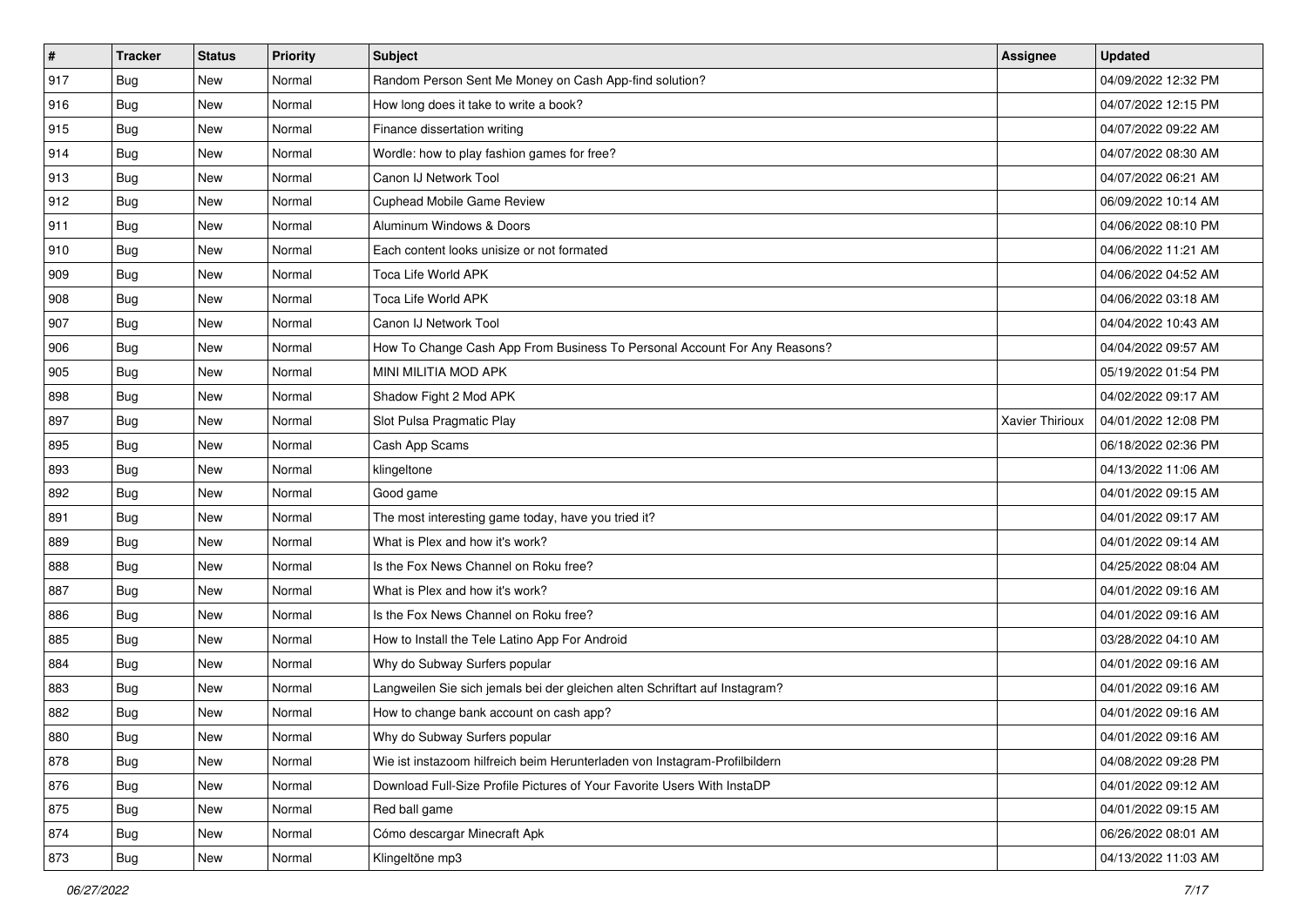| $\pmb{\#}$ | Tracker    | <b>Status</b> | <b>Priority</b> | <b>Subject</b>                                                                   | Assignee               | <b>Updated</b>      |
|------------|------------|---------------|-----------------|----------------------------------------------------------------------------------|------------------------|---------------------|
| 872        | <b>Bug</b> | New           | Normal          | Poppy Playtime Horror Game Free                                                  |                        | 04/01/2022 09:11 AM |
| 870        | Bug        | <b>New</b>    | Normal          | <b>Mahjong Solitaire</b>                                                         |                        | 04/01/2022 09:12 AM |
| 869        | Bug        | New           | Normal          | Sonnerie Post Malone 2022                                                        |                        | 04/13/2022 11:05 AM |
| 867        | <b>Bug</b> | New           | Low             | cheap Yeezys                                                                     | Pierre-Loïc<br>Garoche | 04/01/2022 09:12 AM |
| 865        | <b>Bug</b> | New           | Normal          | Canon IJ Printer Utility                                                         |                        | 05/18/2022 07:24 PM |
| 864        | Bug        | New           | Normal          | Canon IJ Network Tool                                                            |                        | 04/01/2022 09:14 AM |
| 863        | Bug        | New           | Normal          | Canon IJ Network Tool                                                            |                        | 04/01/2022 09:12 AM |
| 862        | <b>Bug</b> | New           | Normal          | none                                                                             |                        | 04/01/2022 09:11 AM |
| 860        | Bug        | <b>New</b>    | Normal          | pokemon guide                                                                    | Pierre-Loïc<br>Garoche | 06/18/2022 08:18 PM |
| 859        | Bug        | New           | Normal          | Canon IJ Network Tool                                                            |                        | 04/01/2022 09:13 AM |
| 858        | Bug        | New           | Normal          | opourid                                                                          | Christophe<br>Garion   | 04/01/2022 09:13 AM |
| 857        | Bug        | New           | Normal          | Welcome to the world of classic retro games                                      |                        | 04/01/2022 09:13 AM |
| 856        | Bug        | New           | Normal          | Online Classes Assistance Help For Student                                       |                        | 04/01/2022 09:13 AM |
| 855        | <b>Bug</b> | New           | Normal          | Online Classes Assistance Help For Student                                       |                        | 04/01/2022 09:13 AM |
| 854        | Bug        | New           | Normal          | How To Resolve Password Problems Through Facebook Customer Service?              |                        | 04/09/2022 06:11 PM |
| 853        | Bug        | New           | Normal          | what is dr laser                                                                 |                        | 04/01/2022 09:13 AM |
| 852        | Bug        | New           | Normal          | How to cancel your French Bee flight within 24 hours?                            |                        | 04/01/2022 09:13 AM |
| 851        | Bug        | New           | Normal          | Laden Sie den kostenlosen MP3-Klingelton für Ihr Mobiltelefon herunter           |                        | 04/01/2022 09:14 AM |
| 850        | Bug        | New           | Normal          | Puppy Playtime APK Android                                                       |                        | 04/01/2022 09:14 AM |
| 849        | Bug        | New           | Normal          | FutEmax App Apk - Watch Soccer, Fantasy Football, And More On Your Mobile Device |                        | 04/01/2022 09:04 AM |
| 844        | <b>Bug</b> | New           | Normal          | To know Chime Routing Number call on the helpline number                         |                        | 04/01/2022 08:58 AM |
| 843        | <b>Bug</b> | New           | Normal          | Canon IJ Network Tool                                                            |                        | 04/01/2022 08:58 AM |
| 842        | Bug        | New           | Normal          | Join the fun game                                                                |                        | 04/01/2022 08:58 AM |
| 841        | Bug        | New           | Normal          | How do I activate FOX NOW?                                                       |                        | 04/01/2022 08:58 AM |
| 840        | <b>Bug</b> | New           | Normal          | Is Tubi really free and legal?                                                   |                        | 04/01/2022 08:58 AM |
| 839        | Bug        | New           | Normal          | How do I activate FOX NOW?                                                       |                        | 04/01/2022 08:58 AM |
| 838        | Bug        | New           | Normal          | Celebrity Hunter Mod apk - Como instalá-lo                                       |                        | 04/01/2022 08:58 AM |
| 837        | <b>Bug</b> | New           | Normal          | To Create An Instagram Story                                                     | Pierre-Loïc<br>Garoche | 04/01/2022 08:58 AM |
| 836        | Bug        | New           | Normal          | What Is The Required Amount To Pay As Cash App Clearance Fee?                    |                        | 04/01/2022 09:00 AM |
| 835        | <b>Bug</b> | New           | Normal          | Build your strong army with Taming io                                            |                        | 04/01/2022 08:59 AM |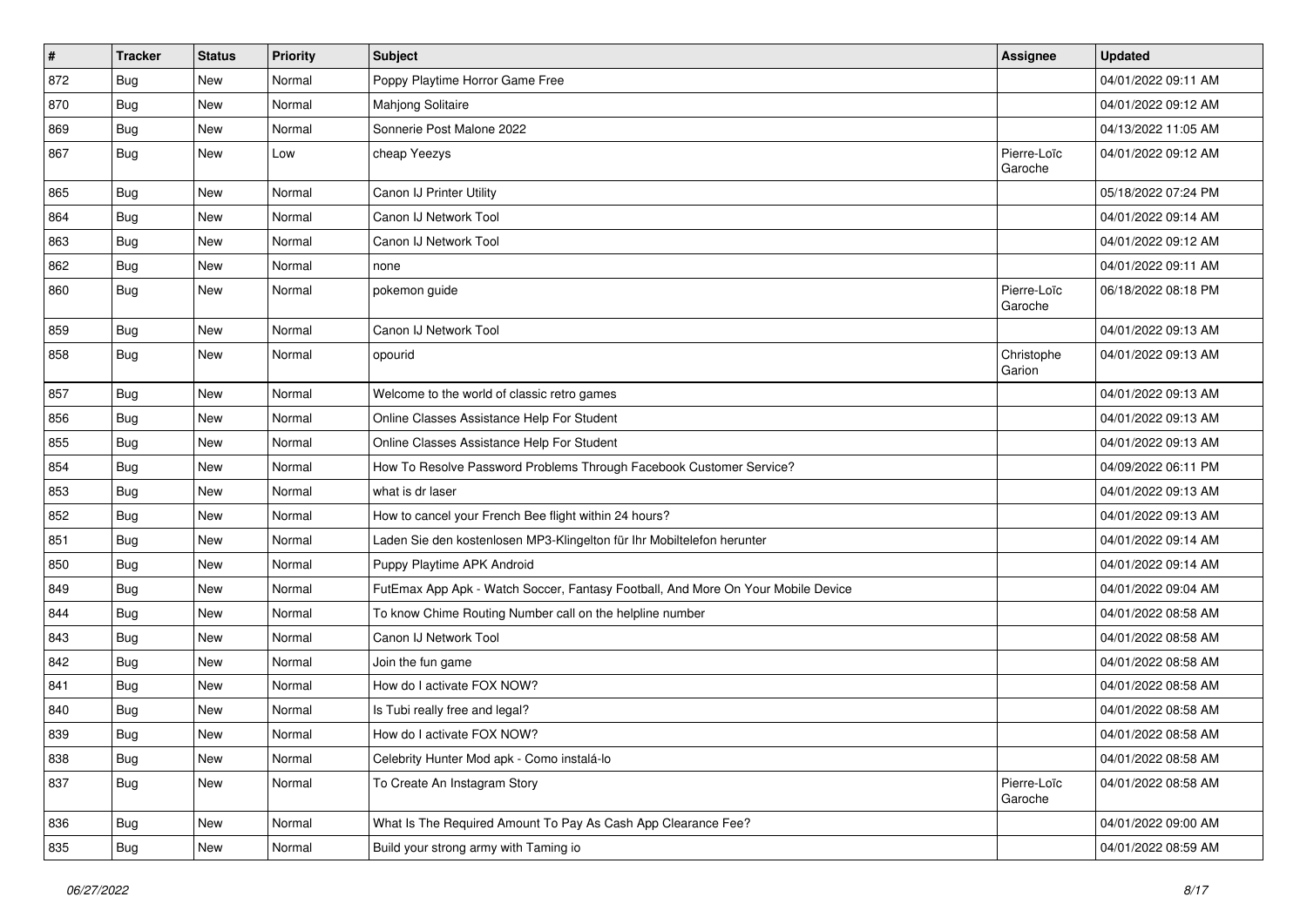| $\vert$ # | <b>Tracker</b> | <b>Status</b> | Priority | Subject                                                    | <b>Assignee</b>        | <b>Updated</b>      |
|-----------|----------------|---------------|----------|------------------------------------------------------------|------------------------|---------------------|
| 834       | Bug            | New           | Normal   | Grasp the secret to relieve stress and fatigue             |                        | 04/01/2022 08:57 AM |
| 833       | Bug            | New           | Normal   | Does Direct Deposit Hit Chime- seek Chime Customer Service |                        | 04/01/2022 08:59 AM |
| 832       | Bug            | New           | Normal   | Choque Royale Mod Apk                                      |                        | 04/01/2022 08:59 AM |
| 831       | Bug            | New           | Normal   | Build and shoot                                            |                        | 05/29/2022 04:47 PM |
| 830       | <b>Bug</b>     | New           | Normal   | Poppy Playtime APK                                         |                        | 04/01/2022 08:59 AM |
| 829       | Bug            | New           | Normal   | Write My Dissertation For Me UK                            | Pierre-Loïc<br>Garoche | 06/26/2022 04:13 AM |
| 828       | Bug            | New           | Normal   | Nursery management                                         |                        | 06/13/2022 08:55 AM |
| 827       | Bug            | New           | Normal   | Come To Know The Required Steps To Unlock Cash App Account |                        | 04/01/2022 08:59 AM |
| 826       | Bug            | New           | Normal   | How to Dowload MXL TV Premium                              |                        | 05/26/2022 03:34 PM |
| 825       | Bug            | New           | Normal   | Lucky Patcher Download                                     |                        | 06/26/2022 06:09 PM |
| 822       | Bug            | New           | Normal   | Dowload Your Boyfriend Game                                |                        | 06/26/2022 02:21 PM |
| 821       | Bug            | New           | Normal   | Nicoo - A Review of the Popular Battle Royale Game         |                        | 04/01/2022 08:56 AM |
| 820       | Bug            | New           | Normal   | Metal Slug Apk para Android                                |                        | 06/26/2022 07:14 PM |
| 819       | <b>Bug</b>     | New           | Normal   | Metal Slug Apk para Android                                |                        | 04/01/2022 08:59 AM |
| 818       | Bug            | New           | Normal   | Have you ever played a basketball game?                    | Corentin<br>Lauverjat  | 04/01/2022 08:55 AM |
| 817       | Bug            | New           | Normal   | Pacman 30th Anniversary                                    |                        | 06/26/2022 04:13 PM |
| 816       | Bug            | New           | Normal   | Play Scribble io fun with everyone                         |                        | 06/23/2022 10:52 AM |
| 815       | Bug            | New           | Normal   | how do i call cash app customer service                    | Xavier Thirioux        | 06/26/2022 10:54 PM |
| 814       | Bug            | New           | Normal   | Stage Fright Cure                                          | Pierre-Loïc<br>Garoche | 06/26/2022 07:04 AM |
| 811       | Bug            | New           | Normal   | Canon IJ Network Tool                                      |                        | 06/26/2022 12:58 PM |
| 809       | Bug            | New           | Normal   | Smash Karts - immerse yourself in the exciting race        |                        | 06/26/2022 04:49 PM |
| 808       | Bug            | New           | Normal   | Sinnvolle Guten-Morgen-Grüße                               |                        | 06/27/2022 05:41 AM |
| 807       | <b>Bug</b>     | New           | Normal   | 1v1Battle is a strategic action 'Build and shoot' game     |                        | 06/27/2022 06:52 AM |
| 805       | Bug            | New           | Normal   | Ketamine Online Store                                      | Christophe<br>Garion   | 06/27/2022 05:01 AM |
| 804       | Bug            | New           | Normal   | Review                                                     |                        | 06/25/2022 05:07 PM |
| 802       | <b>Bug</b>     | New           | Normal   | Who Is an ETL Engineer                                     |                        | 06/26/2022 05:48 PM |
| 801       | Bug            | New           | Normal   | Who Is an ETL Engineer                                     |                        | 06/26/2022 04:29 PM |
| 800       | <b>Bug</b>     | New           | Normal   | Who Is an ETL Engineer                                     |                        | 06/25/2022 10:31 PM |
| 799       | <b>Bug</b>     | New           | Normal   | Who Is an ETL Engineer                                     |                        | 06/26/2022 09:27 AM |
| 798       | <b>Bug</b>     | New           | Normal   | Who Is an ETL Engineer                                     |                        | 06/26/2022 01:07 PM |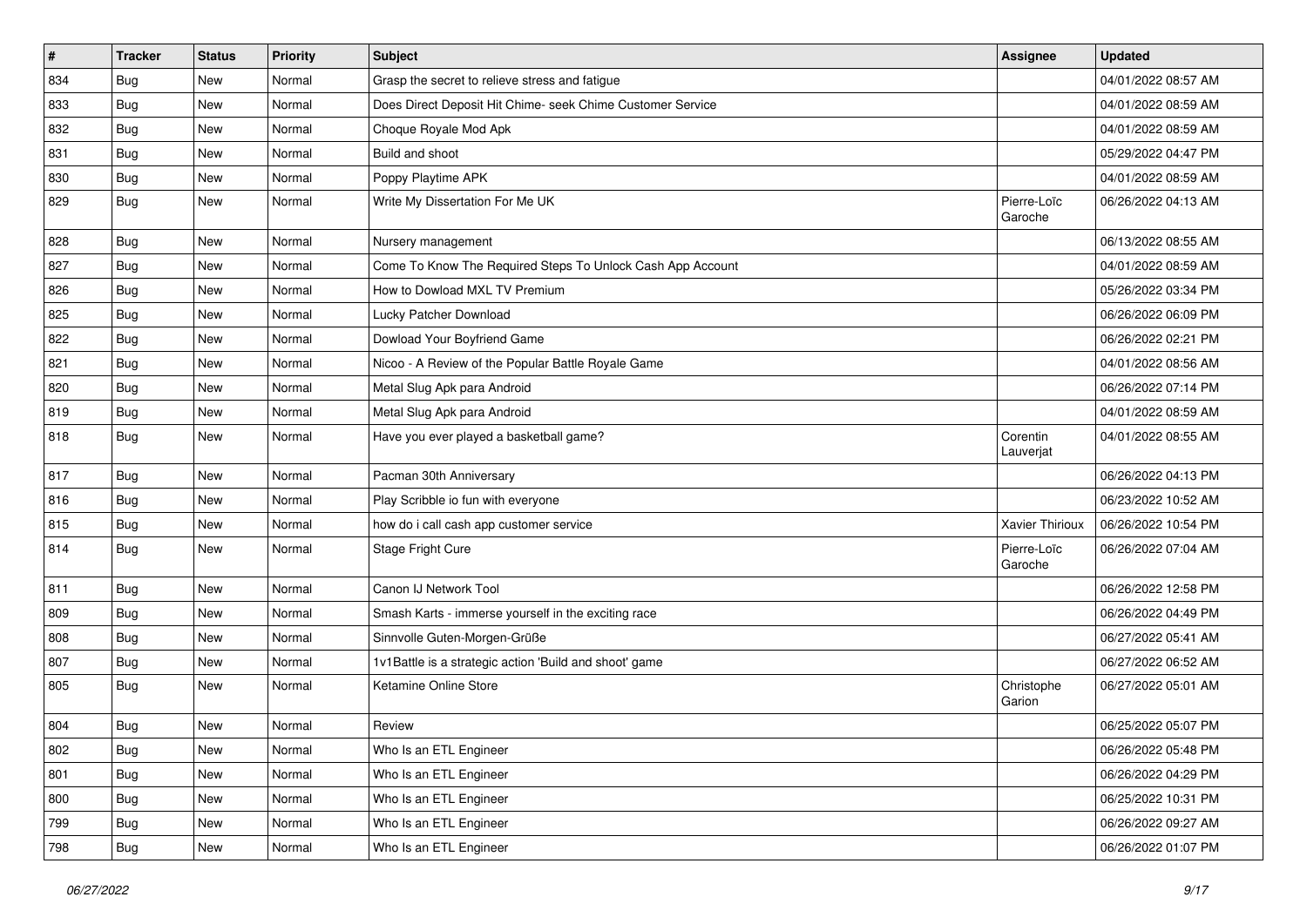| $\pmb{\#}$ | Tracker    | <b>Status</b> | Priority | <b>Subject</b>                                                                | <b>Assignee</b>        | <b>Updated</b>      |
|------------|------------|---------------|----------|-------------------------------------------------------------------------------|------------------------|---------------------|
| 797        | Bug        | New           | Normal   | Psychedelic                                                                   | Christophe<br>Garion   | 06/27/2022 06:07 AM |
| 796        | <b>Bug</b> | New           | Normal   | How Does Cash App ++ actually work and What is the process of it              |                        | 06/22/2022 07:03 AM |
| 795        | <b>Bug</b> | New           | Normal   | Drift Boss - Exciting Race                                                    |                        | 06/26/2022 06:32 PM |
| 792        | Bug        | New           | Normal   | What is Google Camera Mod?                                                    |                        | 04/01/2022 08:59 AM |
| 791        | Bug        | New           | Normal   | Samsnung TV Plus is not working                                               |                        | 04/01/2022 09:03 AM |
| 790        | Bug        | New           | Normal   | My app                                                                        |                        | 04/01/2022 09:03 AM |
| 789        | Bug        | New           | Normal   | Full version                                                                  |                        | 06/27/2022 02:01 AM |
| 788        | <b>Bug</b> | New           | Normal   | Intro Maker Mod APK                                                           |                        | 06/26/2022 11:01 AM |
| 787        | Bug        | New           | Normal   | <b>Assured Assignment Help</b>                                                |                        | 06/26/2022 06:14 PM |
| 786        | <b>Bug</b> | New           | Normal   | Best Assignment Help in Australia & UK                                        |                        | 06/21/2022 09:28 PM |
| 785        | <b>Bug</b> | New           | Normal   | How To Get Money Off Cash App Without Card Or With A Card?                    |                        | 06/26/2022 06:26 PM |
| 784        | Bug        | New           | Normal   | How To Add Money On Cash App Card And Check The Funds?                        |                        | 06/26/2022 01:43 PM |
| 783        | Bug        | New           | Normal   | How Do I Determine The Reasons And Solutions To Fix Cash App Transfer Failed? |                        | 06/26/2022 12:30 PM |
| 782        | Bug        | New           | Normal   | Comment faire une sonnerie téléphonique                                       |                        | 06/27/2022 04:47 AM |
| 781        | <b>Bug</b> | New           | Normal   | Free Whatsapp Group to Join                                                   |                        | 06/25/2022 01:25 AM |
| 780        | Bug        | New           | Normal   | Best Whatsapp Modified APKs                                                   | Pierre-Loïc<br>Garoche | 06/27/2022 05:38 AM |
| 777        | Bug        | New           | Normal   | Obtain driving instructions using Google Maps.                                |                        | 06/26/2022 11:30 AM |
| 776        | Bug        | New           | Normal   | Wibargain                                                                     |                        | 06/17/2022 08:52 PM |
| 775        | Bug        | New           | Normal   | cash app                                                                      |                        | 02/14/2022 08:20 AM |
| 774        | <b>Bug</b> | New           | Normal   | Follow proper initiatives                                                     |                        | 06/26/2022 10:40 PM |
| 773        | Bug        | New           | Normal   | Spades - Play online free                                                     |                        | 06/26/2022 07:18 PM |
| 772        | <b>Bug</b> | New           | Normal   | united airlines baggage policy                                                |                        | 06/26/2022 05:25 AM |
| 771        | <b>Bug</b> | New           | Normal   | united airlines baggage policy                                                |                        | 06/26/2022 07:19 AM |
| 770        | Bug        | <b>New</b>    | Normal   | Canon IJ Network Tool                                                         |                        | 06/26/2022 09:12 AM |
| 769        | <b>Bug</b> | New           | Normal   | check my cash app                                                             |                        | 06/26/2022 08:33 PM |
| 768        | <b>Bug</b> | New           | Normal   | Where can you buy best jackets online?                                        |                        | 06/26/2022 01:50 PM |
| 767        | Bug        | New           | Normal   | apkmod                                                                        |                        | 06/26/2022 07:59 AM |
| 766        | Bug        | New           | Normal   | Pobreflix Mod APK Review                                                      |                        | 06/23/2022 01:39 AM |
| 765        | Bug        | New           | Normal   | Follow proper initiatives to check my cash app                                |                        | 06/25/2022 10:08 AM |
| 764        | Bug        | New           | Normal   | What is available to see what I can watch HBO Max?                            |                        | 06/26/2022 08:52 PM |
| 763        | Bug        | New           | High     | How to Make a Ringtone on Your iPhone                                         |                        | 06/27/2022 06:21 AM |
| 762        | Bug        | New           | Normal   | How To Add Money To A Cash App Card If Struggling With Low Amount?            |                        | 06/24/2022 07:48 AM |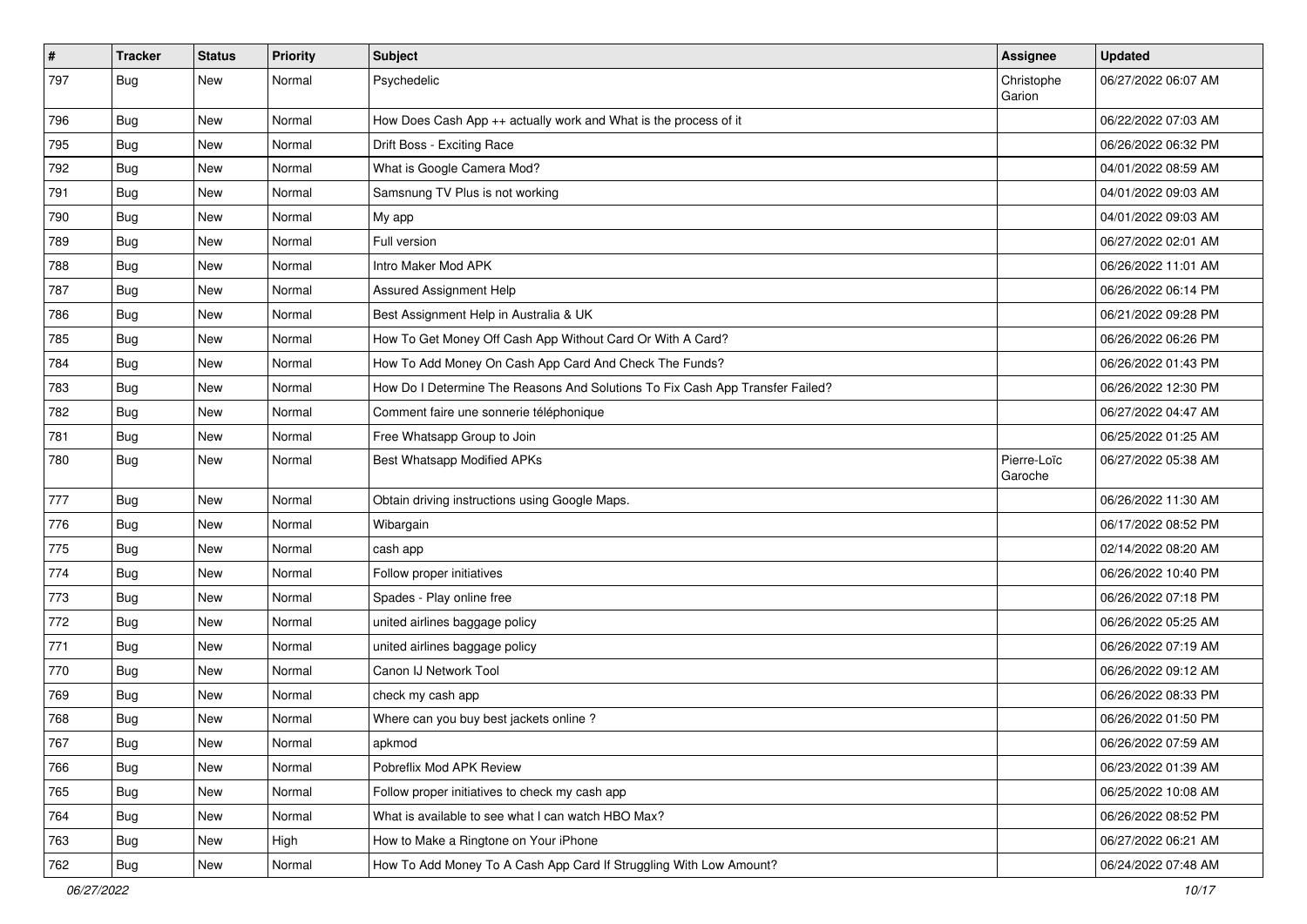| $\sharp$ | <b>Tracker</b> | <b>Status</b> | <b>Priority</b> | <b>Subject</b>                                                                                      | Assignee               | <b>Updated</b>      |
|----------|----------------|---------------|-----------------|-----------------------------------------------------------------------------------------------------|------------------------|---------------------|
| 761      | <b>Bug</b>     | New           | Normal          | What is it about basketball that makes it so popular in the United States?                          | Corentin<br>Lauverjat  | 06/24/2022 03:48 AM |
| 760      | Bug            | New           | Normal          | apkmod                                                                                              |                        | 05/20/2022 05:32 AM |
| 759      | <b>Bug</b>     | <b>New</b>    | Normal          | Canon IJ Network Tool                                                                               | Pierre-Loïc<br>Garoche | 06/26/2022 01:17 PM |
| 758      | Bug            | <b>New</b>    | Normal          | How Do I Study Consistently For Hours?                                                              |                        | 06/27/2022 12:49 AM |
| 757      | Bug            | New           | Normal          | Why Is Issue of Car Maintenance so Famous for the Consumers?                                        |                        | 04/01/2022 09:01 AM |
| 754      | Bug            | <b>New</b>    | Normal          | Cómo descargar tonos gratis de teléfono celular                                                     |                        | 06/26/2022 01:56 PM |
| 753      | Bug            | New           | Normal          | onlineessaygrader                                                                                   |                        | 04/01/2022 09:01 AM |
| 752      | Bug            | <b>New</b>    | Normal          | Plagerism checker                                                                                   |                        | 06/26/2022 06:33 PM |
| 750      | Bug            | New           | Normal          | Create a Report Template                                                                            |                        | 06/26/2022 04:27 PM |
| 749      | Bug            | New           | Normal          | The Best Bubble Shooter Game for Android                                                            |                        | 06/26/2022 12:12 PM |
| 748      | Bug            | <b>New</b>    | Normal          | Il y a quelques façons d'obtenir des sonneries gratuites pour votre iPhone                          |                        | 06/26/2022 11:24 PM |
| 747      | Bug            | New           | Normal          | How to Install Tyflex Plus on Your Android Device                                                   |                        | 06/26/2022 08:16 AM |
| 744      | Bug            | New           | Normal          | <b>Pixel Survive</b>                                                                                |                        | 04/01/2022 09:02 AM |
| 743      | Bug            | New           | Normal          | They promote 'pixel art' contests and a 'game jam' related to the work and figure of Carlos Casares |                        | 04/15/2022 09:12 PM |
| 742      | Bug            | <b>New</b>    | Normal          | How Long Does Cash App Support Take To Respond For A Better Support?                                |                        | 06/25/2022 11:00 PM |
| 741      | Bug            | <b>New</b>    | Normal          | <b>Blockchain Technology Solutions</b>                                                              |                        | 06/26/2022 02:19 AM |
| 739      | Bug            | <b>New</b>    | Normal          | law dissertation help                                                                               |                        | 04/01/2022 09:02 AM |
| 738      | Bug            | New           | Normal          | How Much Amount Do I Get Using The Referral Code For Cash App?                                      |                        | 04/01/2022 09:03 AM |
| 737      | Bug            | <b>New</b>    | Normal          | How Do I Talk To A Live Person At Facebook If Anything Is Doubtful?                                 |                        | 04/01/2022 09:20 AM |
| 736      | Bug            | <b>New</b>    | Normal          | I Want to Edit in My Website (transfer-factor.net) Unfortunately, Unable to Edit It                 |                        | 06/24/2022 07:32 AM |
| 735      | Bug            | <b>New</b>    | Normal          | A quick fix of how to get money back from cash app stocks                                           |                        | 06/26/2022 01:31 PM |
| 734      | Bug            | New           | Normal          | DR. STRANGE: Multiverse of Scheduling Madness!                                                      |                        | 04/01/2022 09:33 AM |
| 733      | Bug            | New           | Normal          | How does one go about getting a book deal?                                                          |                        | 04/01/2022 09:33 AM |
| 732      | Bug            | <b>New</b>    | Normal          | Get rectifications steps about why cash app transfer failed                                         |                        | 06/26/2022 03:28 PM |
| 731      | Bug            | New           | Normal          | Avail Of Cash App Customer Service If Unable To Down Cash App Mobile App?                           |                        | 06/25/2022 08:36 PM |
| 730      | <b>Bug</b>     | <b>New</b>    | Normal          | Canon IJ Network Tool                                                                               |                        | 06/26/2022 05:51 PM |
| 729      | Bug            | New           | Normal          | Canon IJ Network Tool                                                                               |                        | 04/01/2022 09:33 AM |
| 728      | Bug            | New           | Normal          | Will Cash App refund money if scammed? Hitches With Optimum Ease                                    |                        | 06/26/2022 06:15 AM |
| 727      | Bug            | New           | Normal          | Drive for speed simulator mod apk                                                                   | Pierre-Loïc<br>Garoche | 06/27/2022 06:33 AM |
| 726      | Bug            | New           | Normal          | Mobile Application Development Services                                                             |                        | 06/25/2022 06:02 AM |
| 724      | <b>Bug</b>     | New           | Normal          | Dial Chime Customer support number for a quick response                                             |                        | 06/25/2022 10:58 AM |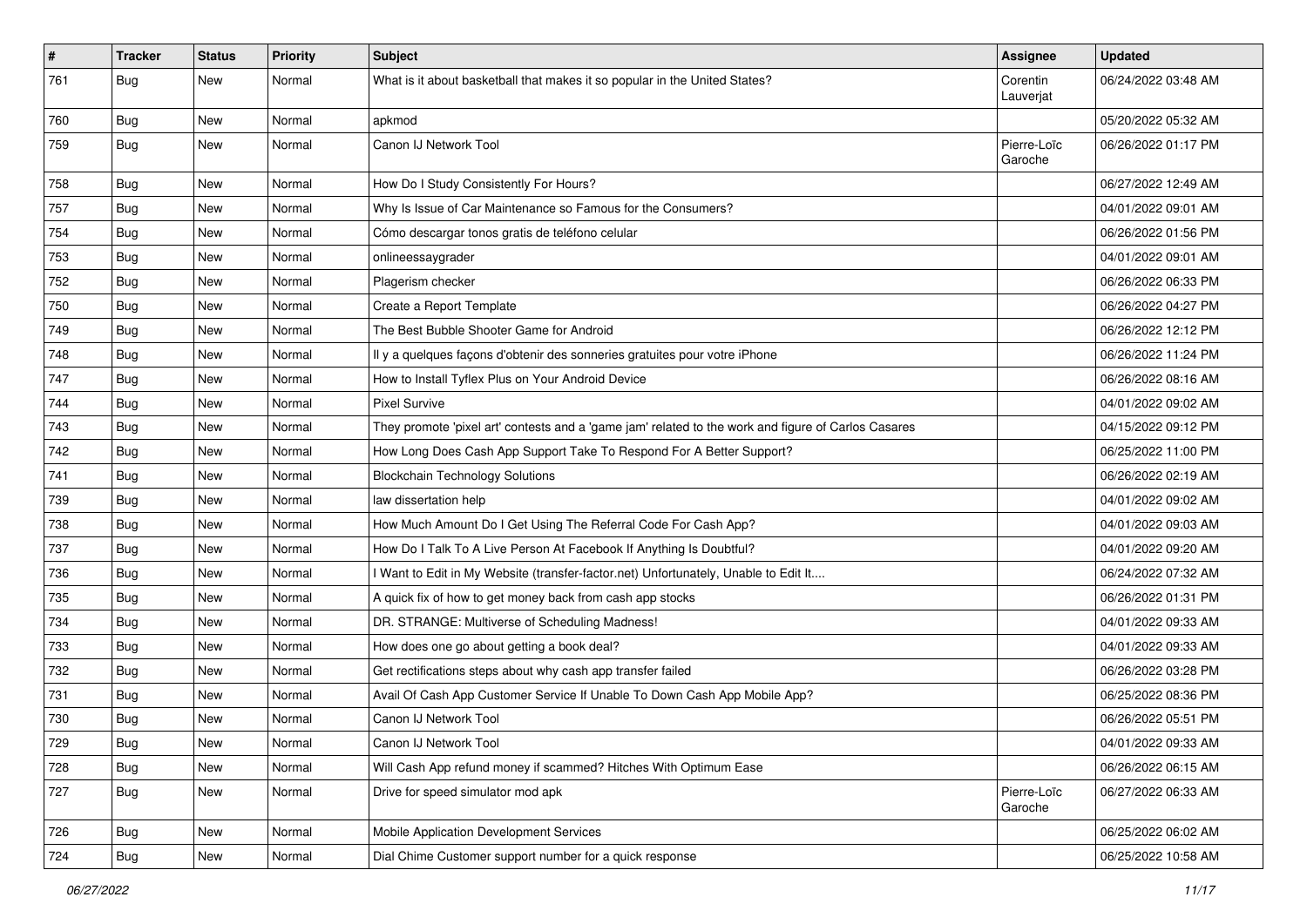| $\pmb{\#}$ | Tracker    | <b>Status</b> | <b>Priority</b> | Subject                                                                      | <b>Assignee</b>        | <b>Updated</b>      |
|------------|------------|---------------|-----------------|------------------------------------------------------------------------------|------------------------|---------------------|
| 723        | <b>Bug</b> | New           | High            | The best horror game in 2021                                                 | Christophe<br>Garion   | 06/27/2022 05:28 AM |
| 722        | <b>Bug</b> | New           | Normal          | Vergrößern Sie Instagram-Fotos mit instazoom                                 | Christophe<br>Garion   | 06/25/2022 02:24 PM |
| 721        | Bug        | New           | Normal          | Cómo instalar un Mod Apk                                                     |                        | 06/24/2022 09:39 PM |
| 720        | <b>Bug</b> | New           | Normal          | How does Cash App Phone Number provide a quick treatment?                    |                        | 06/25/2022 02:32 PM |
| 719        | <b>Bug</b> | New           | Normal          | How Do I Send \$5000 Through Cash App Account With Ease?                     |                        | 06/26/2022 10:14 PM |
| 718        | Bug        | New           | High            | Solve Complex Accounting Assignments                                         | Hamza<br>Bourbouh      | 06/26/2022 06:17 AM |
| 717        | <b>Bug</b> | New           | Normal          | Disney Plus Apk - Watch Movies and TV Shows on Your Device                   |                        | 06/26/2022 04:56 AM |
| 716        | <b>Bug</b> | New           | Normal          | La celebración de un BabyShower.                                             |                        | 06/26/2022 04:56 PM |
| 715        | Bug        | New           | Normal          | Puppy Playtime Descargar gratis                                              |                        | 06/27/2022 05:42 AM |
| 714        | <b>Bug</b> | New           | Normal          | Cuevana 3 Premium - Enjoy Your Favorite Movies and TV Shows on Your Smart TV |                        | 06/26/2022 06:14 AM |
| 713        | <b>Bug</b> | New           | High            | Why Cupcake 2048 is a addictive game?                                        | Pierre-Loïc<br>Garoche | 04/01/2022 09:34 AM |
| 712        | Bug        | New           | Normal          | <b>Tips and Tricks</b>                                                       |                        | 06/26/2022 04:19 PM |
| 711        | <b>Bug</b> | New           | Normal          | Human Fall Flat Apk Download                                                 |                        | 06/25/2022 09:44 AM |
| 710        | Bug        | New           | Normal          | Take Necessary Assistance If You Are Unable Activate Cash App Card           |                        | 06/25/2022 09:26 PM |
| 709        | <b>Bug</b> | New           | Normal          | How To Load Cash App Card At Walmart Without Having To Face Any Hassle?      |                        | 06/25/2022 05:02 PM |
| 708        | Bug        | New           | Normal          | Efficient ways to proceed with the cash app dispute process?                 |                        | 06/26/2022 12:08 AM |
| 707        | Bug        | New           | Normal          | Why Accounting Assignments Are Beneficial For The Students?                  | Pierre-Loïc<br>Garoche | 06/24/2022 09:16 PM |
| 706        | <b>Bug</b> | New           | Normal          | How Can You Cancel A Cash App Payment Without Any Prior Information?         |                        | 06/26/2022 09:13 AM |
| 705        | <b>Bug</b> | New           | Normal          | wuxiaworld                                                                   |                        | 06/26/2022 01:43 PM |
| 704        | <b>Bug</b> | New           | Normal          | Reach support team of Chime Customer Service for instant help                |                        | 06/25/2022 07:25 PM |
| 703        | Bug        | New           | Normal          | For real-time help, dial Facebook customer service number                    |                        | 06/25/2022 02:00 PM |
| 702        | <b>Bug</b> | New           | Normal          | Avail Chime Customer Service to know How To Get Chime Bank Statement         |                        | 06/27/2022 04:59 AM |
| 701        | Bug        | New           | Normal          | Why Law Essay Helper UK is Necessary?                                        |                        | 06/24/2022 03:17 PM |
| 700        | <b>Bug</b> | New           | Normal          | Cómo descargar Poppy Playtime                                                |                        | 04/01/2022 09:30 AM |
| 699        | <b>Bug</b> | New           | Normal          | Would you be able to utilize Cash App Twitch?                                |                        | 06/26/2022 01:31 PM |
| 697        | <b>Bug</b> | New           | Normal          | How to Descargar Pura TV For Android                                         |                        | 06/26/2022 11:36 PM |
| 696        | Bug        | New           | Normal          | How to Install the TuMangaOnline App                                         |                        | 06/27/2022 02:49 AM |
| 695        | Bug        | New           | Normal          | Refer Listas IPTV Apk                                                        |                        | 06/25/2022 08:23 PM |
| 694        | Bug        | New           | Normal          | How to Get Guidance On How To Cash App Withdrawal Limit?                     | Christophe<br>Garion   | 06/27/2022 04:58 AM |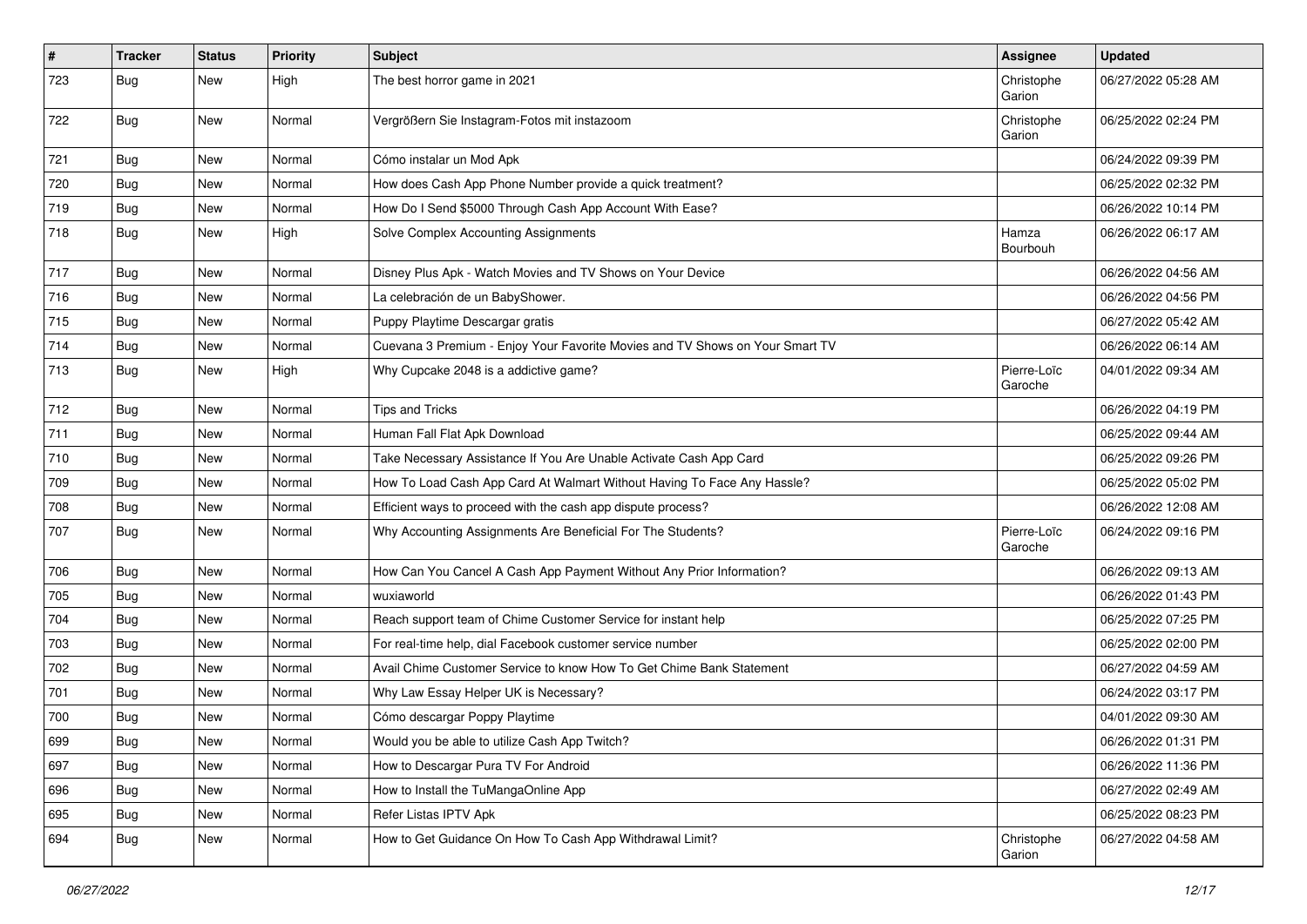| $\pmb{\#}$ | <b>Tracker</b> | <b>Status</b> | Priority | Subject                                                               | Assignee               | <b>Updated</b>      |
|------------|----------------|---------------|----------|-----------------------------------------------------------------------|------------------------|---------------------|
| 692        | <b>Bug</b>     | New           | Normal   | Esports 888b                                                          |                        | 06/12/2022 10:04 AM |
| 691        | Bug            | <b>New</b>    | Normal   | tea garden dublin                                                     |                        | 04/01/2022 09:31 AM |
| 690        | <b>Bug</b>     | New           | Normal   | campervan hire                                                        |                        | 06/26/2022 06:47 PM |
| 689        | Bug            | New           | Normal   | How to use twitch.tv/activate?                                        |                        | 06/27/2022 05:44 AM |
| 688        | Bug            | New           | Normal   | How to use twitch.tv/activate?                                        |                        | 06/24/2022 04:16 AM |
| 687        | Bug            | New           | Normal   | How to use twitch.tv/activate?                                        |                        | 06/27/2022 02:47 AM |
| 686        | Bug            | New           | Normal   | Welcome To The Most Demandable Mahipalpur Escorts Agency              |                        | 06/26/2022 04:37 AM |
| 685        | Bug            | New           | Low      | youtube thumbnail downloader                                          | Pierre-Loïc<br>Garoche | 06/26/2022 11:07 AM |
| 684        | Bug            | New           | Normal   | Difference between paper map and online map                           |                        | 06/27/2022 12:34 AM |
| 682        | Bug            | New           | Normal   | Does Facebook customer service live chat allow to speak with someone? |                        | 06/26/2022 07:17 AM |
| 679        | Bug            | New           | Normal   | Word Finder helps you to play word games better                       |                        | 04/01/2022 09:34 AM |
| 678        | Bug            | New           | Normal   | How to be a winner in buidnow gg                                      |                        | 06/24/2022 06:57 AM |
| 677        | Bug            | New           | Normal   | Logo Design Services Near Me                                          |                        | 06/26/2022 02:32 AM |
| 676        | Bug            | <b>New</b>    | Normal   | Does Facebook customer service live chat allow to speak with someone? |                        | 04/01/2022 09:39 AM |
| 675        | Bug            | New           | Normal   | What Are Smart Tactics To Fix Cash App Transfer Failed Hurdles?       |                        | 06/16/2022 04:37 AM |
| 674        | Bug            | New           | Normal   | The best game in 2021                                                 | Pierre-Loïc<br>Garoche | 06/26/2022 03:10 PM |
| 673        | Bug            | New           | Normal   | Learn the basics of pixel art - Clear grid                            |                        | 06/26/2022 04:57 PM |
| 672        | Bug            | New           | Normal   | The easiest way to delete ringtones on iPhone                         |                        | 06/27/2022 03:38 AM |
| 671        | Bug            | New           | Normal   | Hot games                                                             | Pierre-Loïc<br>Garoche | 06/26/2022 12:40 AM |
| 670        | Bug            | <b>New</b>    | Normal   | JTWhatsApp Apk - The New and Improved WhatsApp                        |                        | 06/17/2022 04:36 PM |
| 668        | Bug            | New           | Normal   | Get to know Cash App Refund Process here                              |                        | 06/25/2022 08:53 PM |
| 667        | Bug            | New           | Normal   | What Is a Ringtone?                                                   |                        | 06/25/2022 02:04 PM |
| 666        | Bug            | New           | Normal   | 470+ pages à colorier de Noël                                         |                        | 06/26/2022 04:55 PM |
| 664        | <b>Bug</b>     | New           | Normal   | Tea TV Apk Download - The Best Way to Watch Movies Offline            |                        | 06/26/2022 12:59 PM |
| 663        | <b>Bug</b>     | New           | Normal   | Know how the Cash app twitches words in a detailed way.               | Pierre-Loïc<br>Garoche | 05/22/2022 05:44 PM |
| 662        | <b>Bug</b>     | New           | Normal   | Oreo TV Download - The Easiest Way to Watch Live TV                   |                        | 06/26/2022 10:14 AM |
| 661        | Bug            | New           | Normal   | Turbo VPN MOD APK Download                                            |                        | 06/24/2022 08:51 AM |
| 660        | <b>Bug</b>     | New           | Normal   | Anchovies Nutrition Facts And Health Benefits                         |                        | 04/01/2022 09:40 AM |
| 659        | <b>Bug</b>     | New           | Normal   | Olive Oil Properties And Health Benefits                              |                        | 06/26/2022 12:59 AM |
| 658        | <b>Bug</b>     | New           | Normal   | Watermelon Nutrition Facts And Health Benefits                        |                        | 06/26/2022 08:33 AM |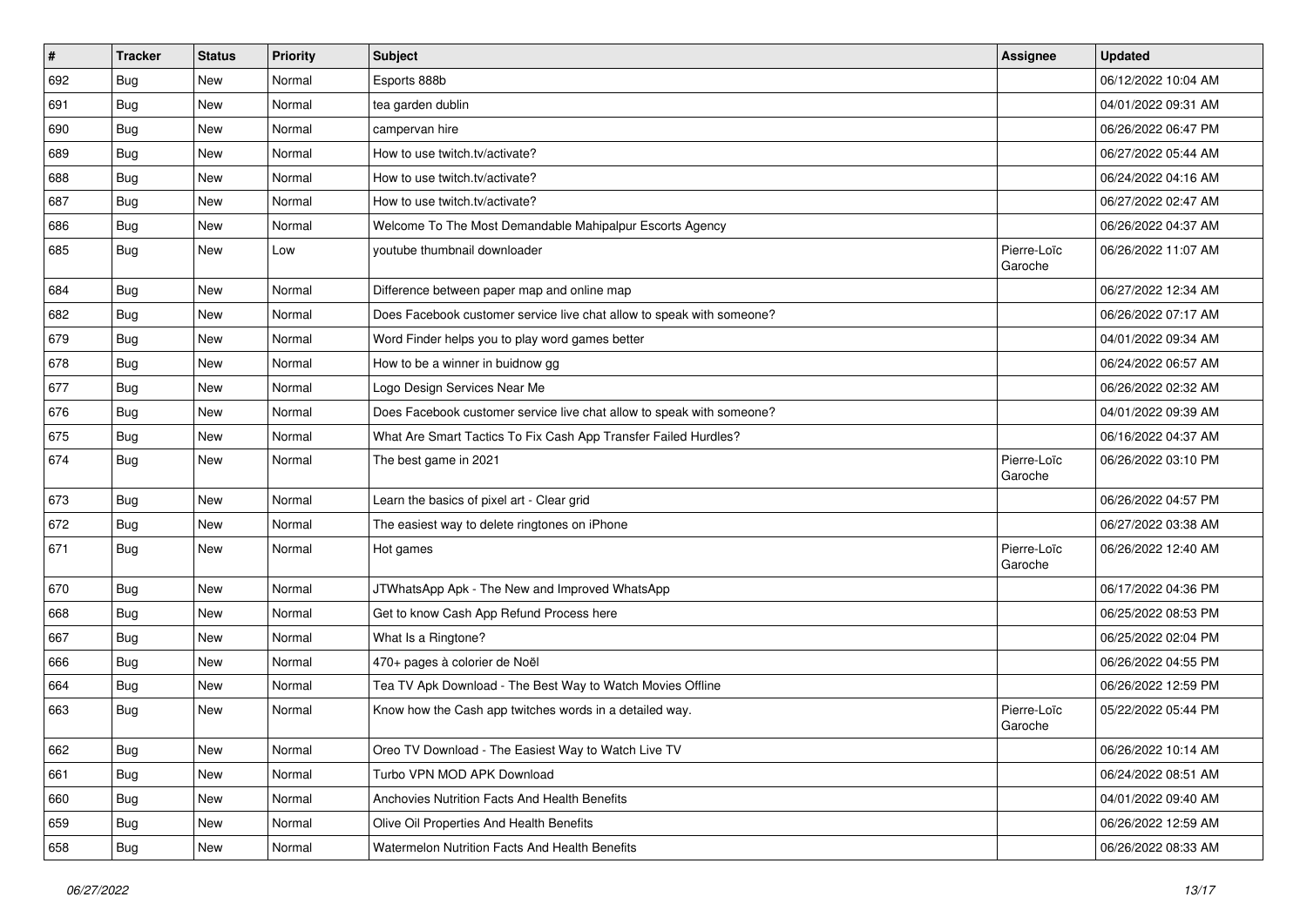| $\sharp$ | <b>Tracker</b> | <b>Status</b> | <b>Priority</b> | Subject                                                                          | <b>Assignee</b> | <b>Updated</b>      |
|----------|----------------|---------------|-----------------|----------------------------------------------------------------------------------|-----------------|---------------------|
| 657      | <b>Bug</b>     | New           | Normal          | Coconut Nutrition Facts And Health Benefits                                      |                 | 06/26/2022 06:45 AM |
| 656      | <b>Bug</b>     | <b>New</b>    | Normal          | Kiwi Nutrition Facts And Health Benefits                                         |                 | 06/27/2022 03:49 AM |
| 655      | Bug            | New           | Normal          | <b>Eggplant Health Benefits</b>                                                  |                 | 06/26/2022 07:21 PM |
| 653      | Bug            | New           | Normal          | Jujube (Jinjoles): Properties And Health Benefits                                |                 | 06/25/2022 03:18 PM |
| 652      | Bug            | New           | Normal          | <b>Sesame Health Benefits</b>                                                    |                 | 06/26/2022 09:38 AM |
| 651      | Bug            | New           | Normal          | Salmon Health Benefits                                                           |                 | 06/27/2022 12:42 AM |
| 650      | Bug            | New           | Normal          | <b>Cherries Health Benefits</b>                                                  |                 | 06/26/2022 12:57 AM |
| 645      | <b>Bug</b>     | New           | Normal          | thong tin chinh xac nhat hom nay                                                 |                 | 06/26/2022 09:46 PM |
| 644      | <b>Bug</b>     | New           | Normal          | <b>TeaTV App Review</b>                                                          |                 | 06/26/2022 04:40 PM |
| 643      | Bug            | New           | Normal          | Oreo TV Apk Download                                                             |                 | 06/26/2022 11:50 PM |
| 642      | <b>Bug</b>     | New           | Normal          | thong tin thoi tiet ngay hom nay                                                 |                 | 06/26/2022 09:45 AM |
| 641      | Bug            | New           | Normal          | Get Best Economics Dissertation Writing Service                                  |                 | 06/25/2022 10:04 AM |
| 640      | Bug            | New           | Normal          | play game with me                                                                |                 | 06/26/2022 01:19 PM |
| 639      | <b>Bug</b>     | New           | Normal          | thong tin chinh xac                                                              |                 | 06/26/2022 05:25 AM |
| 638      | <b>Bug</b>     | New           | Normal          | Run 3 game                                                                       |                 | 06/26/2022 06:31 AM |
| 636      | Bug            | New           | Normal          | What is the most popular furniture color?                                        |                 | 06/25/2022 04:57 PM |
| 635      | Bug            | New           | Normal          | Buy Steroids Online with OurMedicnes.com   Best Quality Steroids                 |                 | 06/26/2022 12:01 AM |
| 634      | <b>Bug</b>     | New           | Normal          | Buy Vidalista Tablets (Tadalafil) at [\$25 OFF + Free Shipping] Vidalistatablets |                 | 06/25/2022 04:00 PM |
| 633      | <b>Bug</b>     | New           | Normal          | How i can i solve my issue                                                       |                 | 04/01/2022 09:38 AM |
| 632      | <b>Bug</b>     | New           | Normal          | CheapestMedsShop   100% Safe Medicines Online in UK & AUS.                       |                 | 06/27/2022 02:04 AM |
| 631      | Bug            | New           | Normal          | How Can I Load Cash App Card at Walmart straight away?                           |                 | 06/26/2022 04:07 PM |
| 630      | <b>Bug</b>     | New           | Normal          | How Can I Load Cash App Card at Walmart straight away?                           |                 | 06/26/2022 12:04 AM |
| 629      | Bug            | New           | Normal          | How Can I Load Cash App Card at Walmart straight away?                           |                 | 06/24/2022 07:55 PM |
| 628      | <b>Bug</b>     | New           | Normal          | CV reviewing services!                                                           |                 | 06/26/2022 06:49 AM |
| 627      | <b>Bug</b>     | New           | Normal          | <b>HELO</b>                                                                      |                 | 06/26/2022 06:42 AM |
| 625      | Bug            | New           | Normal          | The best free online driving directions tool                                     |                 | 04/01/2022 09:28 AM |
| 624      | <b>Bug</b>     | New           | Normal          | Use go with the Driving Directions for your go                                   |                 | 06/21/2022 04:54 AM |
| 623      | <b>Bug</b>     | New           | Normal          | Listen to online radio stations for mobile phones                                |                 | 06/26/2022 01:20 PM |
| 622      | Bug            | New           | Normal          | CheapestMedsShop   100% Safe Medicines Online in UK & AUS.                       |                 | 06/26/2022 05:27 PM |
| 621      | Bug            | New           | Normal          | Buy All Modafinil & Armodafinil Tablets @Buy Modafinil US                        |                 | 06/26/2022 02:20 AM |
| 620      | <b>Bug</b>     | New           | Normal          | Viagra Meds: Fastest & Quick Delivery On Your Doorstep - USA                     |                 | 06/26/2022 11:15 AM |
| 619      | <b>Bug</b>     | New           | Normal          | Online Trusted Medicine Store in US for Health - Genericmedsupply                |                 | 06/27/2022 12:12 AM |
| 618      | <b>Bug</b>     | New           | Normal          | Buy Steroids Online with OurMedicnes.com   Best Quality Steroids                 |                 | 06/27/2022 06:46 AM |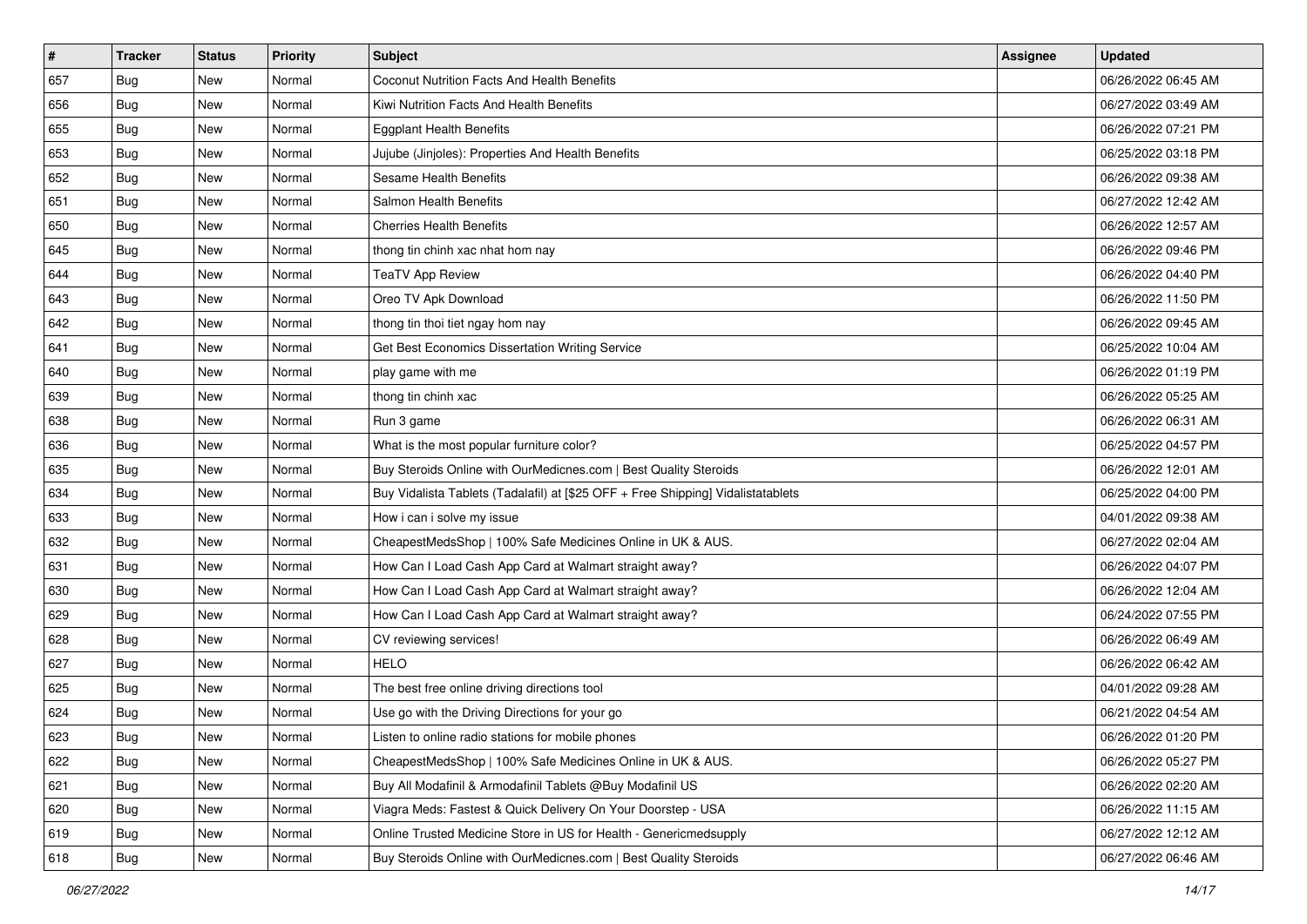| #   | <b>Tracker</b> | <b>Status</b> | <b>Priority</b> | <b>Subject</b>                                                                                                                                                                                                                                                        | Assignee               | <b>Updated</b>      |
|-----|----------------|---------------|-----------------|-----------------------------------------------------------------------------------------------------------------------------------------------------------------------------------------------------------------------------------------------------------------------|------------------------|---------------------|
| 617 | <b>Bug</b>     | New           | Normal          | Buy Vidalista Tablets (Tadalafil) at [\$25 OFF + Free Shipping] Vidalistatablets                                                                                                                                                                                      |                        | 06/26/2022 10:11 AM |
| 616 | Bug            | New           | Normal          | Buy Anavar Tablets   Anavar For Sale in USA, UK & Australia                                                                                                                                                                                                           |                        | 06/27/2022 02:02 AM |
| 615 | Bug            | New           | Normal          | CheapestMedsShop   100% Safe Medicines Online in USA UK & AUS.                                                                                                                                                                                                        |                        | 06/25/2022 08:36 PM |
| 614 | Bug            | New           | Normal          | Como baixar o MOD APK no celular                                                                                                                                                                                                                                      |                        | 06/27/2022 06:23 AM |
| 613 | Bug            | New           | Normal          | Buy Aspadol 100mg Tab Online in US, UK, AU   Erospharmacy                                                                                                                                                                                                             |                        | 06/26/2022 09:10 AM |
| 612 | <b>Bug</b>     | New           | Normal          | <b>Luxury Slingshot Rental</b>                                                                                                                                                                                                                                        |                        | 06/27/2022 12:17 AM |
| 609 | Bug            | New           | High            | Online Trusted Medicine Store in US for Health - Genericmedsupply                                                                                                                                                                                                     |                        | 06/26/2022 05:43 AM |
| 607 | Bug            | New           | Normal          | Vex 5                                                                                                                                                                                                                                                                 |                        | 04/01/2022 09:22 AM |
| 604 | Bug            | New           | Normal          | <b>Idle Game Online</b>                                                                                                                                                                                                                                               |                        | 06/26/2022 11:11 AM |
| 603 | Bug            | New           | Normal          | Premiere gratuito da lista de IPTV                                                                                                                                                                                                                                    |                        | 06/24/2022 05:30 PM |
| 602 | Bug            | New           | Normal          | Best Essay Writing Service UK                                                                                                                                                                                                                                         | Pierre-Loïc<br>Garoche | 06/26/2022 12:16 AM |
| 601 | Bug            | New           | Normal          | Best Essay Writing Service UK                                                                                                                                                                                                                                         | Pierre-Loïc<br>Garoche | 06/26/2022 04:23 PM |
| 600 | Bug            | New           | Normal          | Play Store Pro                                                                                                                                                                                                                                                        |                        | 06/25/2022 08:17 PM |
| 599 | Bug            | New           | Normal          | Do you know how to delete cash app account from your computer?                                                                                                                                                                                                        |                        | 06/24/2022 10:42 AM |
| 598 | Bug            | New           | Normal          | Universo s / f Download                                                                                                                                                                                                                                               |                        | 06/25/2022 03:38 PM |
| 597 | <b>Bug</b>     | New           | Normal          | Universo s / f Download                                                                                                                                                                                                                                               |                        | 06/26/2022 10:14 AM |
| 596 | Bug            | New           | Normal          | <b>Kids Games</b>                                                                                                                                                                                                                                                     |                        | 06/27/2022 04:08 AM |
| 595 | <b>Bug</b>     | New           | Normal          | RFM Online - une révolution dans la gestion de l'identité numérique                                                                                                                                                                                                   |                        | 06/27/2022 12:05 AM |
| 593 | Bug            | New           | Normal          | Eiffel Spark Ultimate C2 SN series is a fully synthetic range of advanced performance engine oils blended in<br>high performance fully synthetic (PAO - polyalphaolefin) basestocks fortified with advanced technology additive<br>system, specifically formulated to |                        | 06/27/2022 03:28 AM |
| 592 | Bug            | New           | Normal          | Deezer Premium APK - Baixe músicas de qualquer lugar do mundo de graça                                                                                                                                                                                                |                        | 06/26/2022 02:55 PM |
| 591 | Bug            | New           | Normal          | How To Find Facebook Modifications For Your Spotify Premium Apk?                                                                                                                                                                                                      |                        | 06/19/2022 06:07 AM |
| 590 | Bug            | New           | Normal          | Follow proper initiatives to check my cash app card balance:                                                                                                                                                                                                          |                        | 06/26/2022 10:09 PM |
| 589 | Bug            | New           | Normal          | How can I get the cash app phone number of customer support?                                                                                                                                                                                                          |                        | 06/26/2022 01:59 PM |
| 588 | <b>Bug</b>     | New           | Normal          | YouTube Vanced Apk Manager App - Como instalá-lo                                                                                                                                                                                                                      |                        | 06/27/2022 05:52 AM |
| 587 | Bug            | New           | Normal          | Why Picsart Pro Offers Great Features                                                                                                                                                                                                                                 |                        | 06/26/2022 12:18 AM |
| 586 | <b>Bug</b>     | New           | Normal          | Best Modifications For Your Mobile Phone                                                                                                                                                                                                                              |                        | 06/26/2022 01:51 AM |
| 585 | Bug            | New           | Normal          | What is cash app help number?                                                                                                                                                                                                                                         |                        | 06/26/2022 06:21 PM |
| 584 | Bug            | New           | Normal          | Want the cash app customer service number to check balance?                                                                                                                                                                                                           |                        | 06/25/2022 02:30 PM |
| 583 | Bug            | New           | High            | Need the Cash app customer service phone number?                                                                                                                                                                                                                      |                        | 06/25/2022 11:18 PM |
| 582 | <b>Bug</b>     | New           | Normal          | Cash App Won't Let Me Send Money If There Is A Low Balance Available                                                                                                                                                                                                  | Pierre-Loïc<br>Garoche | 06/26/2022 02:39 PM |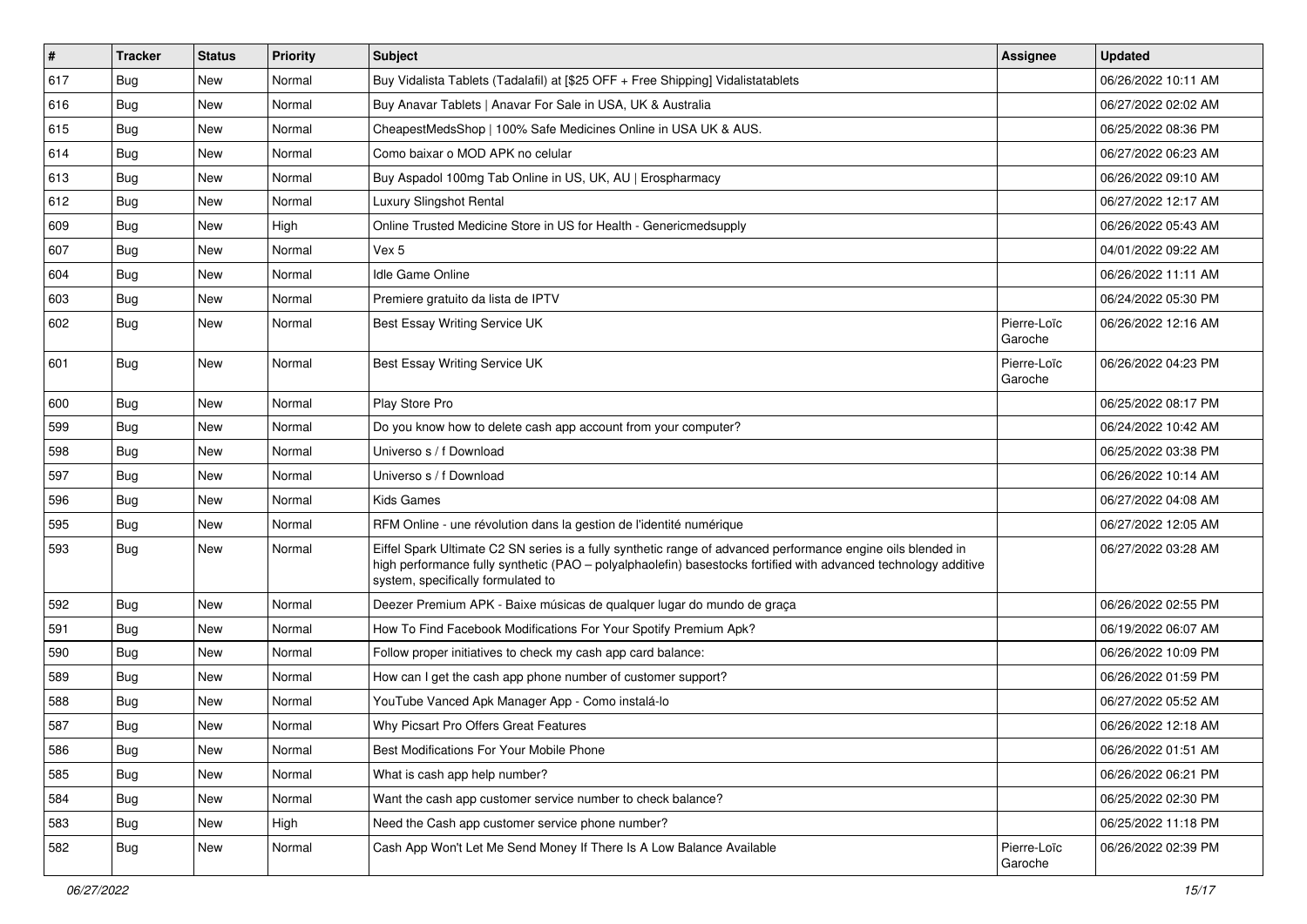| $\pmb{\sharp}$ | <b>Tracker</b> | <b>Status</b> | Priority | <b>Subject</b>                                                                      | Assignee               | <b>Updated</b>      |
|----------------|----------------|---------------|----------|-------------------------------------------------------------------------------------|------------------------|---------------------|
| 581            | Bug            | New           | Normal   | E-Learning Course Help                                                              |                        | 06/26/2022 10:14 AM |
| 580            | Bug            | New           | High     | <b>What is Narrative Essay?</b>                                                     | Christophe<br>Garion   | 06/26/2022 04:49 PM |
| 579            | Bug            | New           | Normal   | YOUR CV MAKES YOUR FIRST IMPRESSION                                                 | Christophe<br>Garion   | 06/26/2022 06:07 PM |
| 577            | Bug            | New           | Normal   | Follow these easy steps to make Admiral Casino Login                                |                        | 06/27/2022 06:34 AM |
| 576            | <b>Bug</b>     | <b>New</b>    | Normal   | So laden Sie ein Instagram-Bild herunter                                            |                        | 06/26/2022 08:46 PM |
| 574            | Bug            | New           | Normal   | How to fix the Epson printer offline issue due to a wired connection?               |                        | 06/26/2022 11:19 AM |
| 573            | Bug            | New           | Normal   | Experimente lo mejor en la aplicación Apk de juegos gratis                          |                        | 06/26/2022 02:11 PM |
| 571            | Bug            | New           | Normal   | How may the Cash app dispute your trade?                                            | Pierre-Loïc<br>Garoche | 06/26/2022 10:48 PM |
| 570            | <b>Bug</b>     | <b>New</b>    | Normal   | What is Sutton bank cash app customer service phone number?                         | Pierre-Loïc<br>Garoche | 06/26/2022 07:49 AM |
| 569            | Bug            | <b>New</b>    | Normal   | What is the incoming and outgoing mail server for Outlook IMAP settings?            | Pierre-Loïc<br>Garoche | 06/27/2022 02:29 AM |
| 568            | Bug            | New           | Normal   | Instale a versão mais recente do YouTube Premium                                    |                        | 06/26/2022 01:53 PM |
| 567            | Bug            | New           | Normal   | Singapore assignment help                                                           |                        | 06/26/2022 10:52 AM |
| 566            | Bug            | New           | Normal   | Kinemaster Pro Download - los App Review                                            |                        | 04/01/2022 09:27 AM |
| 565            | Bug            | New           | Normal   | How To Install RepelisPlus On Your Android Phone?                                   |                        | 06/26/2022 04:39 PM |
| 564            | Bug            | New           | Normal   | How To Install RepelisPlus On Your Android Phone?                                   |                        | 06/25/2022 06:46 PM |
| 563            | <b>Bug</b>     | New           | Normal   | Understanding the Difference Between Free and Paid Mod Apks                         |                        | 06/26/2022 12:15 AM |
| 562            | Bug            | New           | Normal   | Learn Basic Mahjong Rules                                                           |                        | 06/23/2022 12:48 AM |
| 561            | Bug            | New           | Normal   | Enjoy the Full YouTube Premium Experience With YouTube Premium Membership           |                        | 06/27/2022 02:37 AM |
| 560            | Bug            | New           | Normal   | Whatsapp Aero - Make Your Phone Auto Connect                                        |                        | 04/01/2022 09:28 AM |
| 559            | Bug            | New           | High     | What Are Permission For Applications like Facebook Sending MMS?                     |                        | 06/24/2022 10:07 AM |
| 556            | Bug            | New           | Normal   | Play Game Mod Apk With Your Friends                                                 |                        | 06/25/2022 02:31 PM |
| 555            | Bug            | New           | Normal   | web design development in hyderabad                                                 |                        | 06/26/2022 01:08 PM |
| 554            | Bug            | New           | Normal   | XvideoStudio Video Editor APK Free Download on TechToDown                           |                        | 06/26/2022 01:18 AM |
| 553            | Bug            | <b>New</b>    | Normal   | Cinema HD APK - Free Movie Enjoyment App on Android                                 |                        | 06/26/2022 01:39 PM |
| 551            | Bug            | New           | Normal   | Why Do Students Need Online Best Dissertation Writing Services?                     |                        | 06/26/2022 08:15 AM |
| 550            | Bug            | New           | Normal   | Nederland FM - beste manieren om naar internationale radio op internet te luisteren |                        | 06/23/2022 08:56 PM |
| 549            | Bug            | <b>New</b>    | Normal   | Radio Luisteren                                                                     |                        | 06/26/2022 11:56 AM |
| 548            | Bug            | <b>New</b>    | Normal   | Web N Logo Design                                                                   |                        | 04/01/2022 09:29 AM |
| 547            | Bug            | <b>New</b>    | Normal   | Get rid of the issue of cash app down by calling experts.                           |                        | 06/26/2022 10:38 AM |